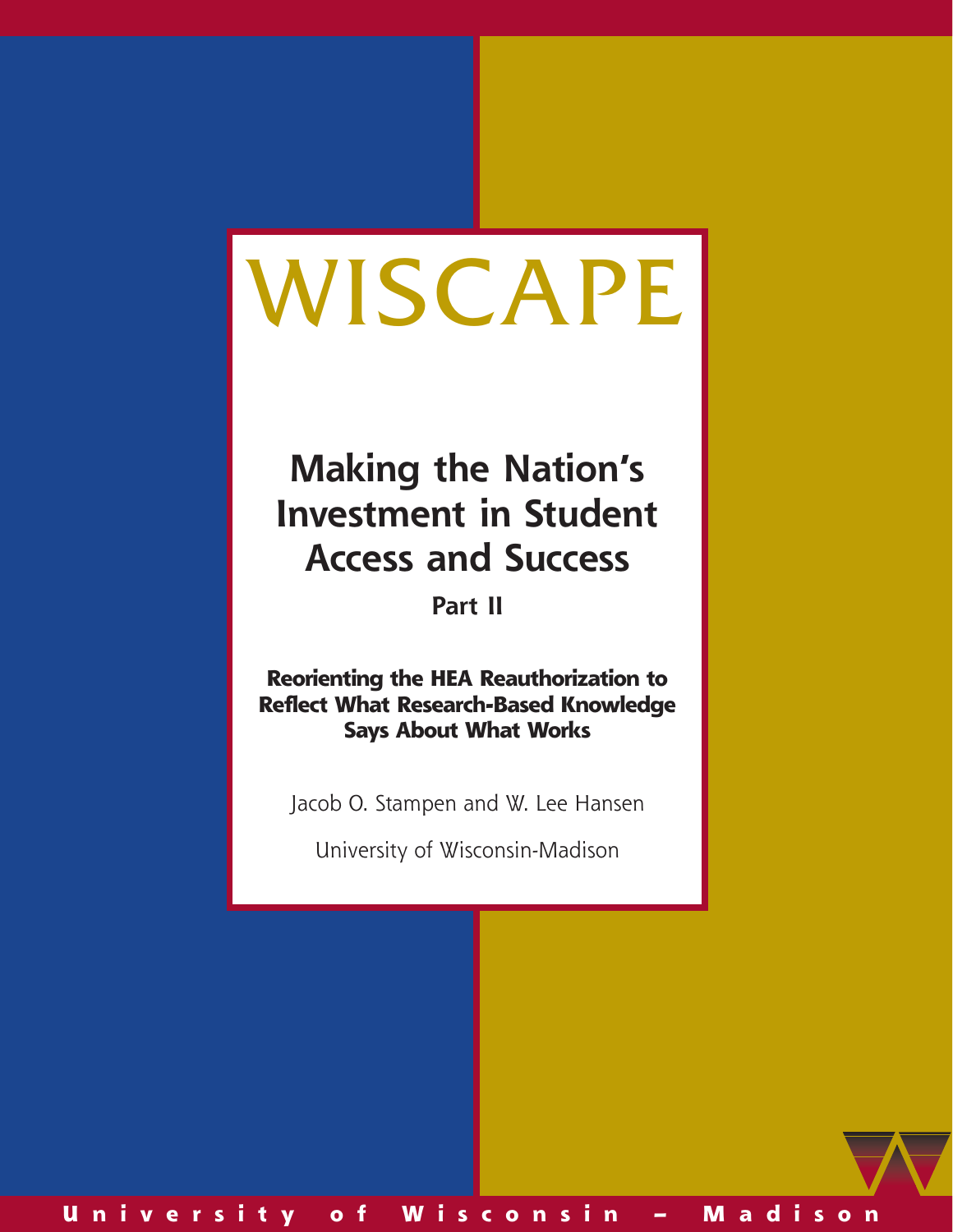#### **Feedback:**

We welcome your comments on this working paper. Please send your feedback  $-$  with reference to "WP002" — tto the adddresss below orr wia email tto wiscape-info@education wisc. edu.

**WISCAPE's mission** is to facilitate and contribute to a dialogue about the challenges facing postsecondary education among education leaders and policymakers, community and government leaders, and other key key stakeholders, including researchers, faculty, staff, and administrators. The goal of these exchanges is to increase participants' understanding of the complex structures and cultures in institutions of postsecondary education, thus improving their decision-making and leadership practices. **WISCAPE** carries out its mission through through research and instruction, conferences and forums, and professional education programs.

Copyright © 2004 The Board of Regents of the University of Wisconsin System

## **WISCAPE**

**University University of Wisconsin-Madison of 409 Education Building Education 1000 Bascom Mall Bascom Madison, WI 53706-1398 Madison, WI**

**Telephone: 608-265-6342 Fax: 608-262-4881 Email: wiscape-info@education.wisc.edu Website:Website: www.wiscape.wisc.edu**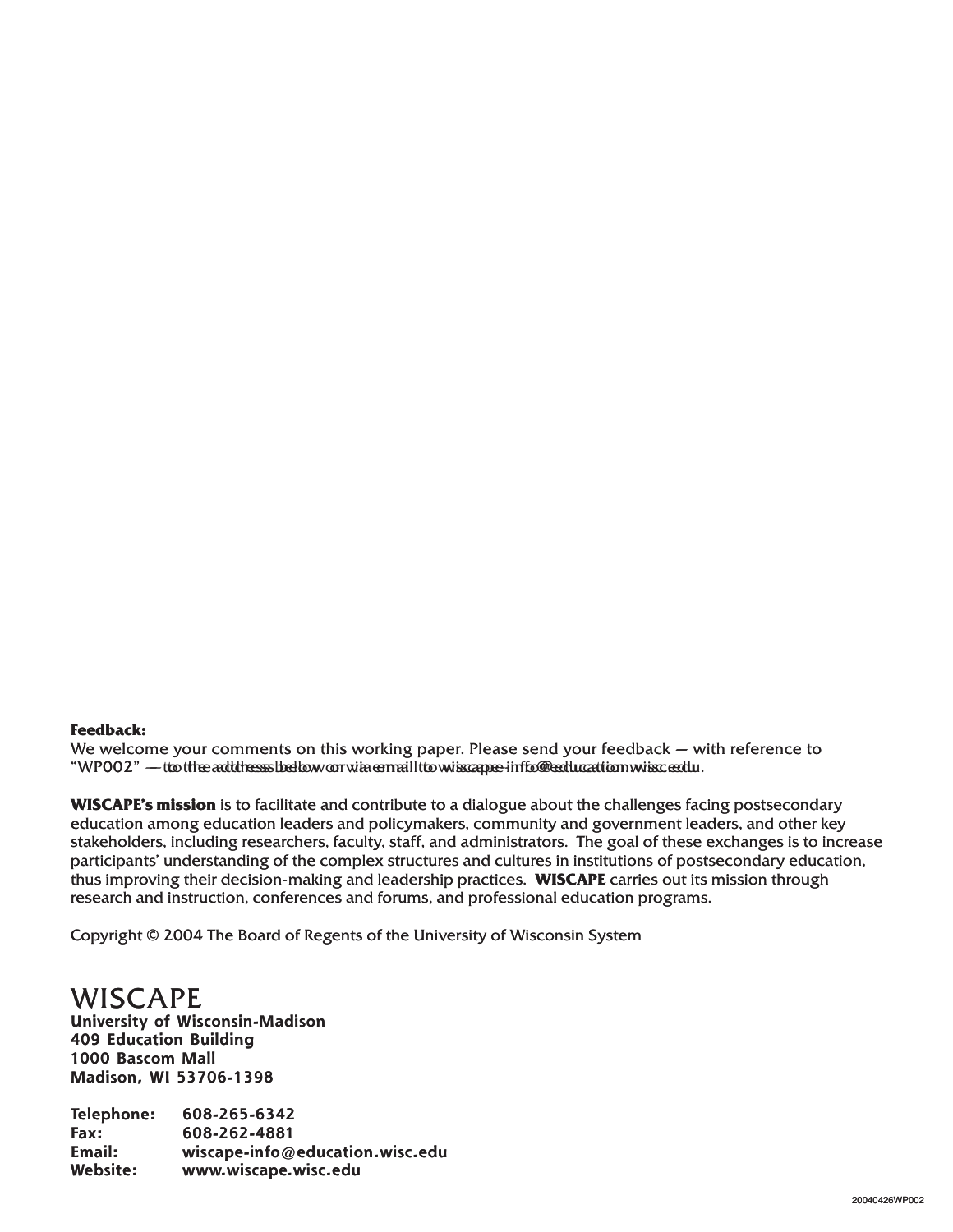## **Reorienting the HEA Reauthorization to Reflect What Research-Based Knowledge Says About What Works**

Jacob O. Stampen and W. Lee Hansen University of Wisconsin-Madison

## **Executive Summary**

#### **Background**

This study is a more technical companion to another study (Stampen and Hansen 2004a) that describes and summarizes the results of a survey of higher education policy analysts and researchers. With the approaching 2004 reauthorization of the federal Higher Education Act (HEA), survey participants were asked to give their priority rankings to eight broad categories of options for possible changes in the educational process (called Broad Options) and 86 smaller possible changes (called Specific Options). In assigning priorities to these options, respondents were asked to consider each option's effectiveness in improving students' access and subsequent success in postsecondary education.

In this particular study, rankings by higher education analysts of these 86 Specific Options and the results of empirical research in education are examined for insights into which actions can be taken to actually improve access and college student success and which actions are likely to be most important. The study draws on the Pathways model and the *empirically-based* estimates generated by that model. The estimates show which factors most affect a student's likelihood of applying to college and later graduating from college. The Pathways model emerged out of a synthesis of research on the multitude of factors affecting student passage through and beyond certain milestones en route to a college degree.

The Pathways model is estimated using a logistic regression. The data come from U. S. Department of Education longitudinal surveys that track individual students and their experiences as they pass through high school and later through college. What emerges is a set of coefficients that indicate how changes in an array of factors identified by prior research alter the probability of reaching each benchmark along the path to a college degree.

Once the high priority options from the current survey are placed within the Pathways model framework, comparisons can be made with the empirical estimates of changes in the probability of applying for and of graduating from college that would result from implementing these options. It should be pointed out that the results are illustrative rather than definitive because of the preliminary nature of this analysis.

#### **Findings**

Most of the 86 Specific Options included in the survey fall can be matched to two of the eleven Pathways categories of factors affecting the likelihood of applying to college, the **College Decision**. Among them, 23 fit into the category of Academic Resources and 27 in the category of Financial Aid Mix, with the remainder are scattered among the other categories.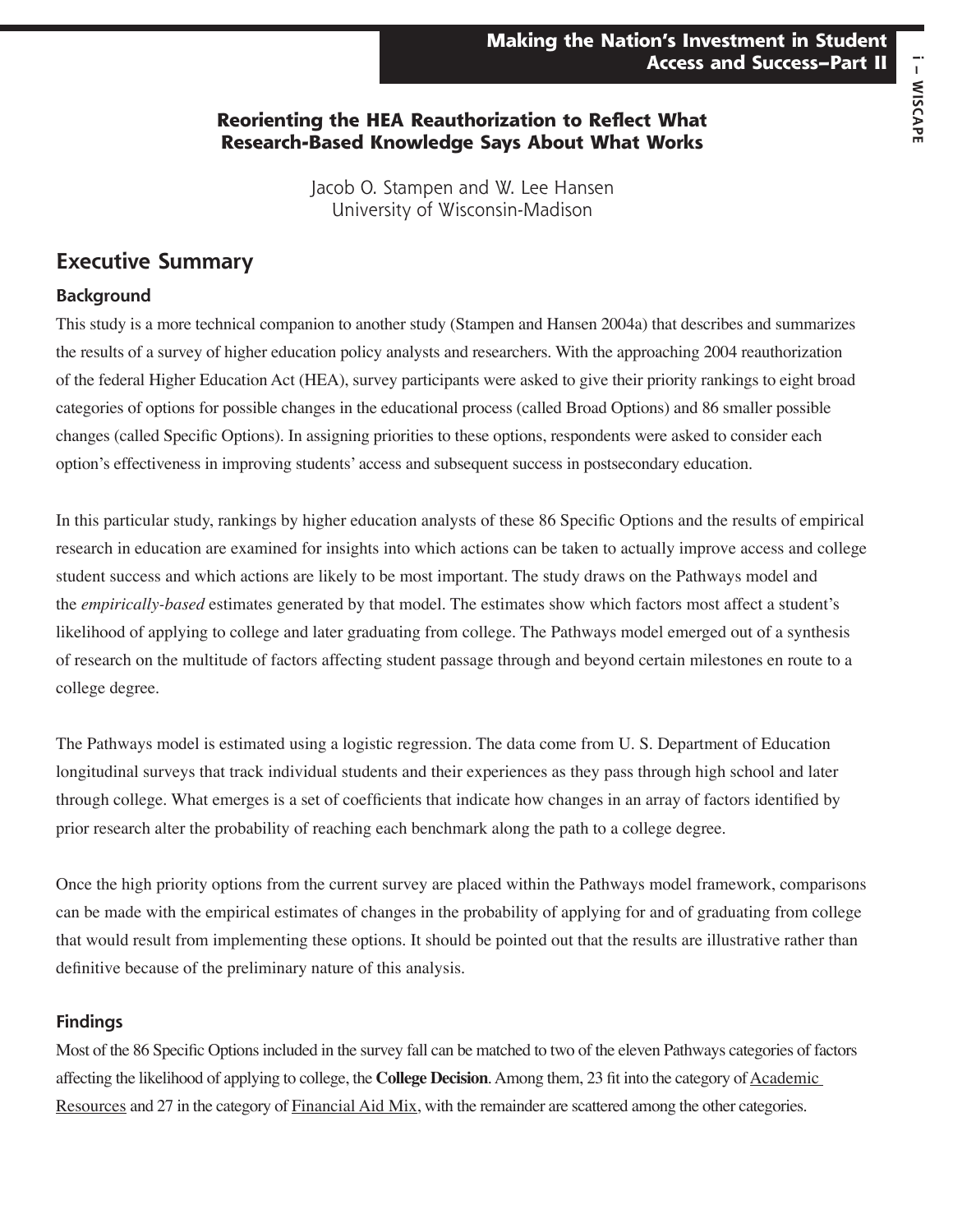Among the 19 high priority Specific Options, which are of particular interest for this study, the dominance of these two categories continues; seven of these Options fall under Academic Resources and six under Financial Aid Mix. Three high priority options match the category, Awareness of College Characteristics, Admission Standards, and Costs; two of the high priority options match the category, Family Encouragement/Involvement. Surprisingly, none of the high priority options match the four factors listed under the **College Experience** category. This is important because in the Pathways model the factors listed in the **College Experience** category directly affect persistence in college and eventual graduation from college. Finally, six of the high priority Options affect both the **College Decision** and **College Experience**.

Just as there is no one-to-one match between the high priority options and the Pathways model categories and factors, there is no neat one-to-one relationship between the high priority options and the Pathways model estimates. For example, the strongest variables influencing **College Experience** include the effects of College GPA, Completing one or more math or science courses, and Being continuously enrolled; all have strong effects on the likelihood of graduating, which range from 21-42 percent. Big negative factors that reduce the probability of graduating from college include the Dropping of college courses and Having children. More moderate effects, ranging from 4-12 percent, show up for include Receiving financial aid loans and grants, being Highly prepared for college, the Quality of instruction, and Out-of-classroom experiences. Finally, such factors as Institutional prestige and Counseling, and Working on campus have only slight positive effects, ranging from 0-1 percent.

Finding a good match between the high priority options and the Pathways variables is not easy. Though many of the Pathways variables show strong effects, there is no tight fit. In other words, for many of the high priority options, it remains unclear whether implementing the high priority options would produce substantial gains in either applying to and graduating from college.

What we conclude is that the high priority options being discussed for the 2004 reauthorization do not closely enough link to research supporting the Pathways model to confidently predictions that would substantially improve votes which students succeed in, and graduate from college. This means that incorporating some or even many of these high priority options into the reauthorization is unlikely to produce the kinds of results that might be expected of an effective reauthorization of HEA. One reason is that some of these options are not appropriate for higher education legislation because they apply to the earlier years of school and even the pre-school years. Another is that legislation cannot do for individual students and their parents what they must do for themselves, as reflected by the importance of both parental expectations and student aspirations.

The paper concludes with three brief recommendations for the reauthorization process: (1) avoid adopting wasteful and costly policies that will do little to eliminate barriers to access and success, (2) better coordinate and align with research researching the improvement efforts by participants. (3) focus on improving student learning before they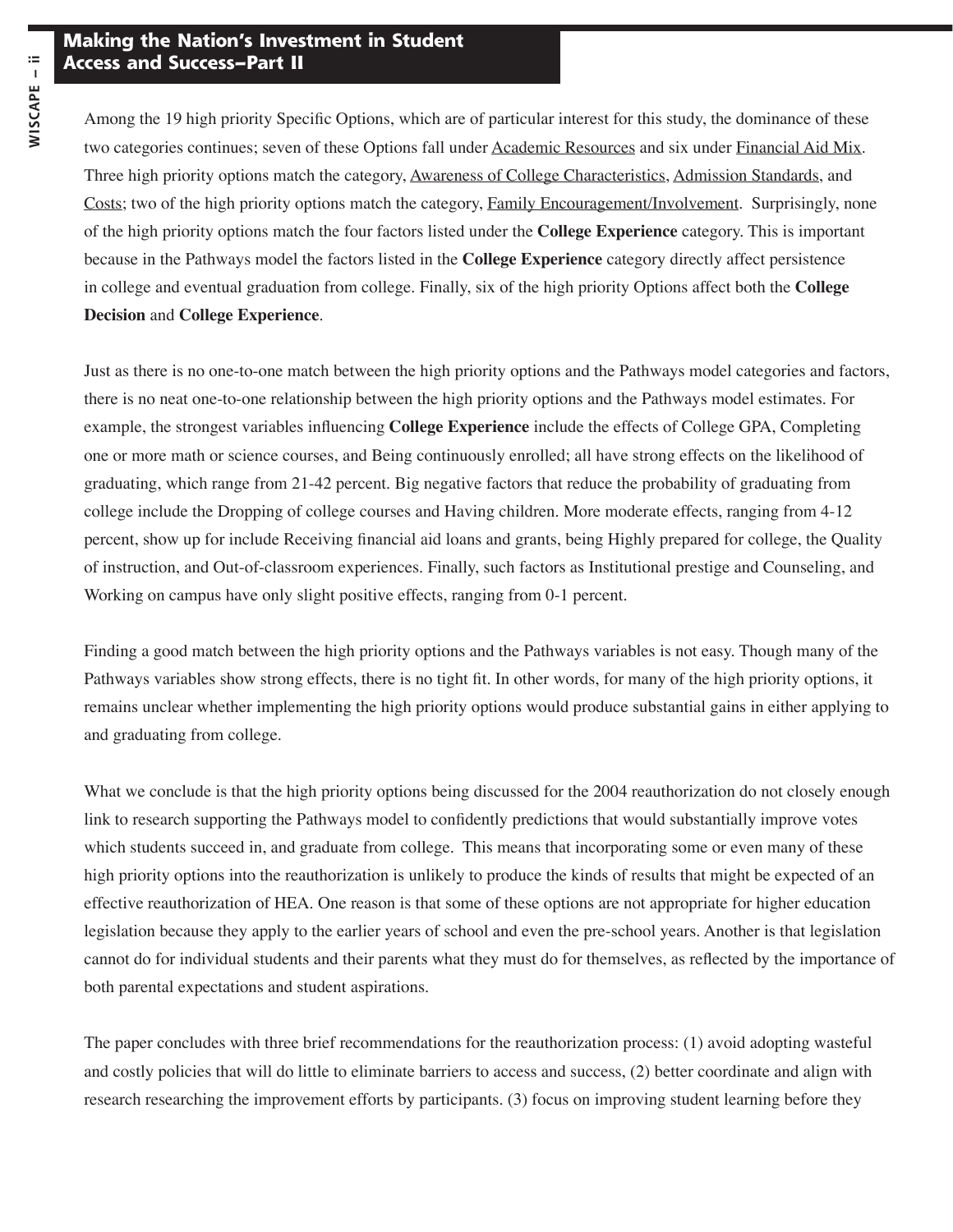reach college age by giving special attention to the barriers that prevent their learning, particularly for at-risk students, and (4) draw on the best available research findings and build them into the reauthorization legislation.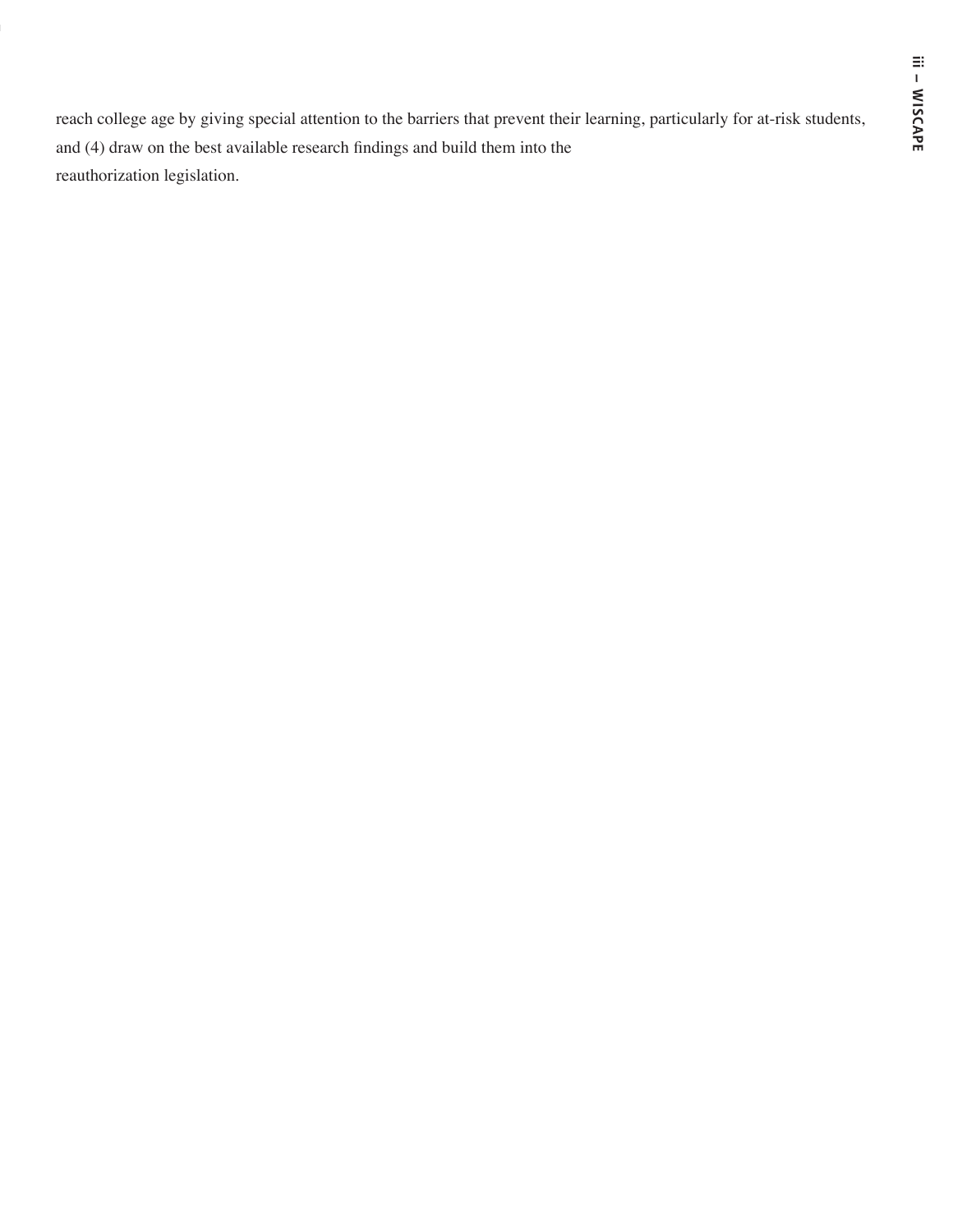## **Acknowledgments**

The authors gratefully acknowledge the conceptual contributions to this study of our colleague, Professor Alberto F. Cabrera, whose research on factors affecting higher education access and student success is used in this study. We also acknowledge the financial and editorial assistance of the Wisconsin Center for the Advancement of Postsecondary Education (WISCAPE). This study is a direct outgrowth of three WISCAPE conferences: Optimizing the Nation's Investment: Persistence and Success in Postsecondary Education, October 23, 2002; State Strategies for Promoting Access and Retention in Postsecondary Education, March 26, 2003; and The Role of Pre-College Programs in Maximizing Access and Persistence, November 4, 2003.

We appreciate the assistance of the University of Wisconsin-Madison Survey Center in developing and executing the survey on which this study is based, especially John Stevenson, Shelley Boulianne, and Marilyn Gannon who provided invaluable expertise in survey design, dissemination, and follow-up.

The authors further acknowledge the helpful comments of Ann Coles, Robert Fenske, Art Hove, John Lee, Henry Lufler, Thayer Reed, Scott Swail and David Weerts, the editorial suggestions of Sharon Van Sluijs, and the technical assistance of John Graham. The opinions in this paper do not necessarily reflect the position, policy, or endorsement of any of the above named organizations or individuals.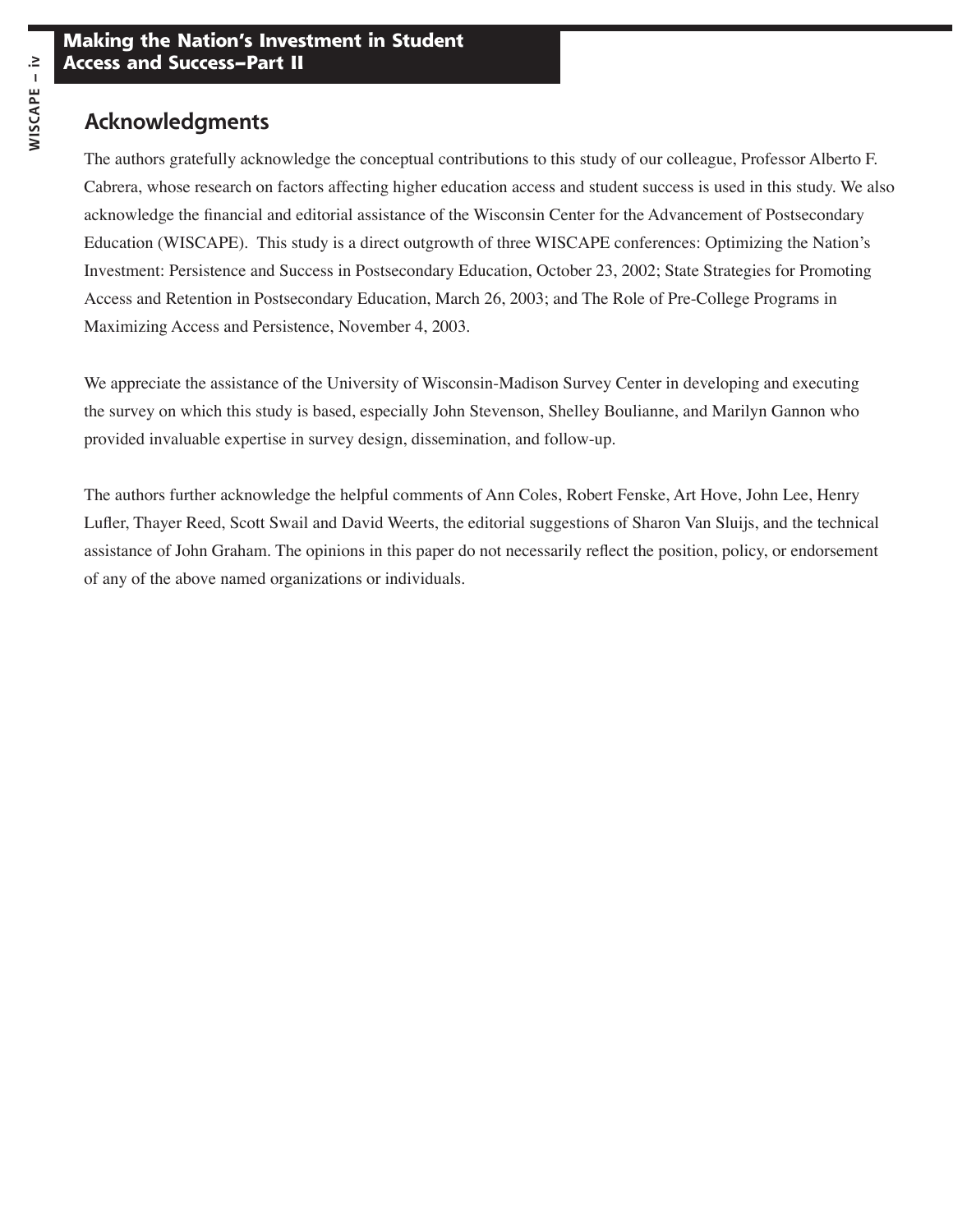## **Reorienting the HEA Reauthorization to Reflect What Research-Based Knowledge Says About What Works**

Jacob O. Stampen and W. Lee Hansen\* University of Wisconsin-Madison

\* The authors are respectively, Professor Emeritus Jacob O. Stampen of the Department of Educational Administration, and Professor Emeritus W. Lee Hansen of the Department of Economics, both of the University of Wisconsin-Madison.

## **I. Introduction**

The usual proposed solutions intended to substantially improve access, persistence, and academic success of students in postsecondary education, such as lower tuition and increased student financial aid, will not by themselves increase the enrollment and graduation rates of students from all kinds of backgrounds. In this paper we seek to identify proposals that have a high probability of producing substantial improvements in students' postsecondary education access and student success. Specifically, we employ a new type of education research, known as the "Pathways" approach, to analyze the responses of well-regarded higher education researchers and policy analysts to a recent compilation of issues under discussion for the 2004 reauthorization of the federal Higher Education Act (HEA) (Stampen and Hansen, 2004a). This approach reveals clearly that student access and academic success depend on many factors present throughout a student's career, from the pre-kindergarten years through college graduation. This new research is particularly valuable not only because it synthesizes a large body of existing research, but also because it presents within a single overarching framework the likely impact of the many variables that influence student progress along the road to a college degree.

We use the Pathways approach and its findings to examine the possible effects of the large number of the policy proposals under discussion in early 2003. This research-based approach to assessing the impact of policy proposals contrasts sharply with the intuitive approach used in past HEA reauthorizations. Historically, proposals were chosen more for their political feasibility than for their potential effectiveness. We hope the results of this study will guide the various interest groups, as well as officials in the federal executive branch and eventually the Congress, as they formulate and debate the reauthorization legislation.

We open by describing the Pathways model and how it can be used to help produce a more targeted and effective reauthorization bill. This is followed by our effort to place within the Pathways framework the high priority rankings of the many proposals now under consideration for the 2004 reauthorization; these priority rankings were obtained through a Spring 2003 survey of higher education policy analysts and researchers. Next, we describe how to estimate the degree to which the Pathways factors contribute to access and success. We then match the estimates from the Pathways model to the field-based priority rankings of the options being discussed for reauthorization. Finally, we summarize the paper's key findings and limitations, and their possible implications. We close with several brief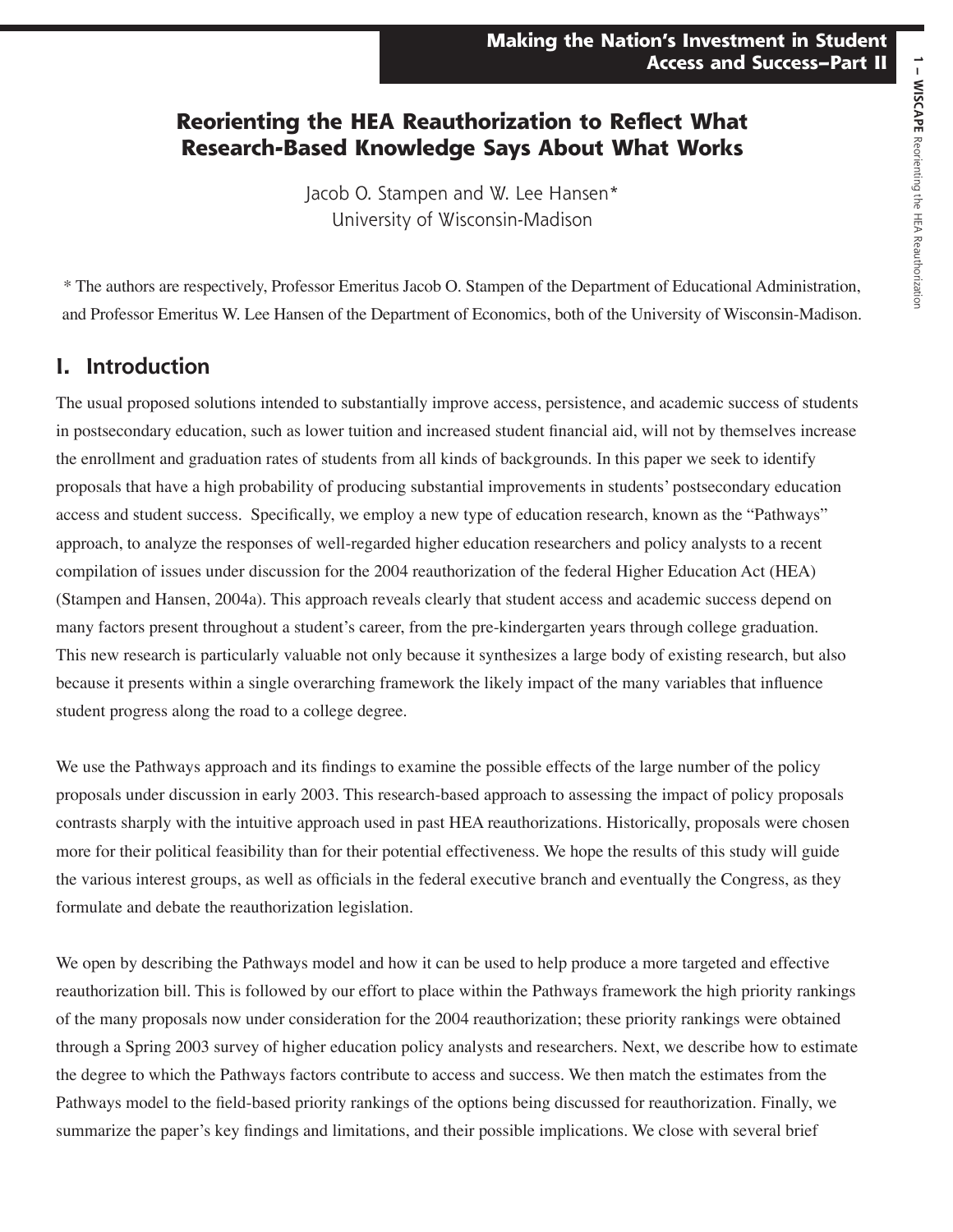recommendations, one of which calls for the development of a more comprehensive Pathways model that can help guide those in the executive and legislative branches who seek to improve student access and success in postsecondary education.

## **II. Pathways Approach to Reauthorization**

If the 2004 reauthorization is going to be as constrained as the recent Wolanin (2003) analysis suggests, the process needs revitalization.<sup>1</sup> New vigor could come from a redirection of attention away from a narrow focus on student financial aid to a wider consideration of those factors that actually determine student access and academic success. How might this shift in attention occur? Instead of allowing the reauthorization process to be an opportunity for the current Administration and its allies in the Congress or for current coalitions of interest groups to promote their particular pet agendas, those charged with framing the issues should build upon recent behavioral research that examines what actually makes a difference in student access and academic success. This data-based approach can provide the information needed to assess which of the proposals under consideration have the greatest statistical probability of succeeding, distinguishing them from those proposals that might serve as ideological and political symbols but not prove to be effective.

The behavioral research we refer to is the series of Pathways studies conducted by UW-Madison Professor Alberto Cabrera and various associates and contemporaries, including Adelman (1998, 1999); Bers and Smith (1991); Cabrera, Colbeck and Tarenzini (In press); Cabrera and La Nasa (2000); Cabrera, La Nasa, and Burkum (2002); Cabrera and Nora (1994); Cabrera, Nora, and Castaneda (1992); Cabrera, Terenzini, and Bernal (1999); Dougherty (1992); Jones and Lee (1992); Kinnick and Kempner(1988); Kraemer (1995); Lee and Frank (1990); Merisotis and Phipps (2000); Nora and Rendon (1990); Olivas (1985); Perna (2000) Terenzini, Cabrera, and Bernal (2001) and Voorhees (1987).<sup>2</sup>

Underlying the Pathways approach is the simple question: "What are the chances for a high school sophomore to eventually secure a bachelor's degree within 10 years?" What makes the Pathways research so important and compelling is that it identifies factors affecting students' ability to prepare for and succeed in college, and after completing college, to become self-reliant and productive citizens. In other words, the Pathways framework predicts what is required to survive and thrive all the way through secondary school and college and beyond. If the reauthorization process can incorporate the Pathways results, the likelihood will be increased of adopting high-priority options that will achieve substantial gains in college access and academic success. In other words, the leveraging possibilities of a research-based approach to reauthorization are likely to be substantially greater than those resulting from the usual political process.

The Pathways model has **three major components** or stages, as shown in Figure 1. Its ultimate focus is on those factors that determine **College Outcomes**, which include the Competencies acquired, the Satisfaction and

**<sup>1</sup>** See Wolanin (2003) for his analysis of the prospects for reauthorization.

**<sup>2</sup>** The Pathways to College Network in a new report (2004) draws on this and other research in developing a list of more than 100 recommendations designed to make college more attainable for all.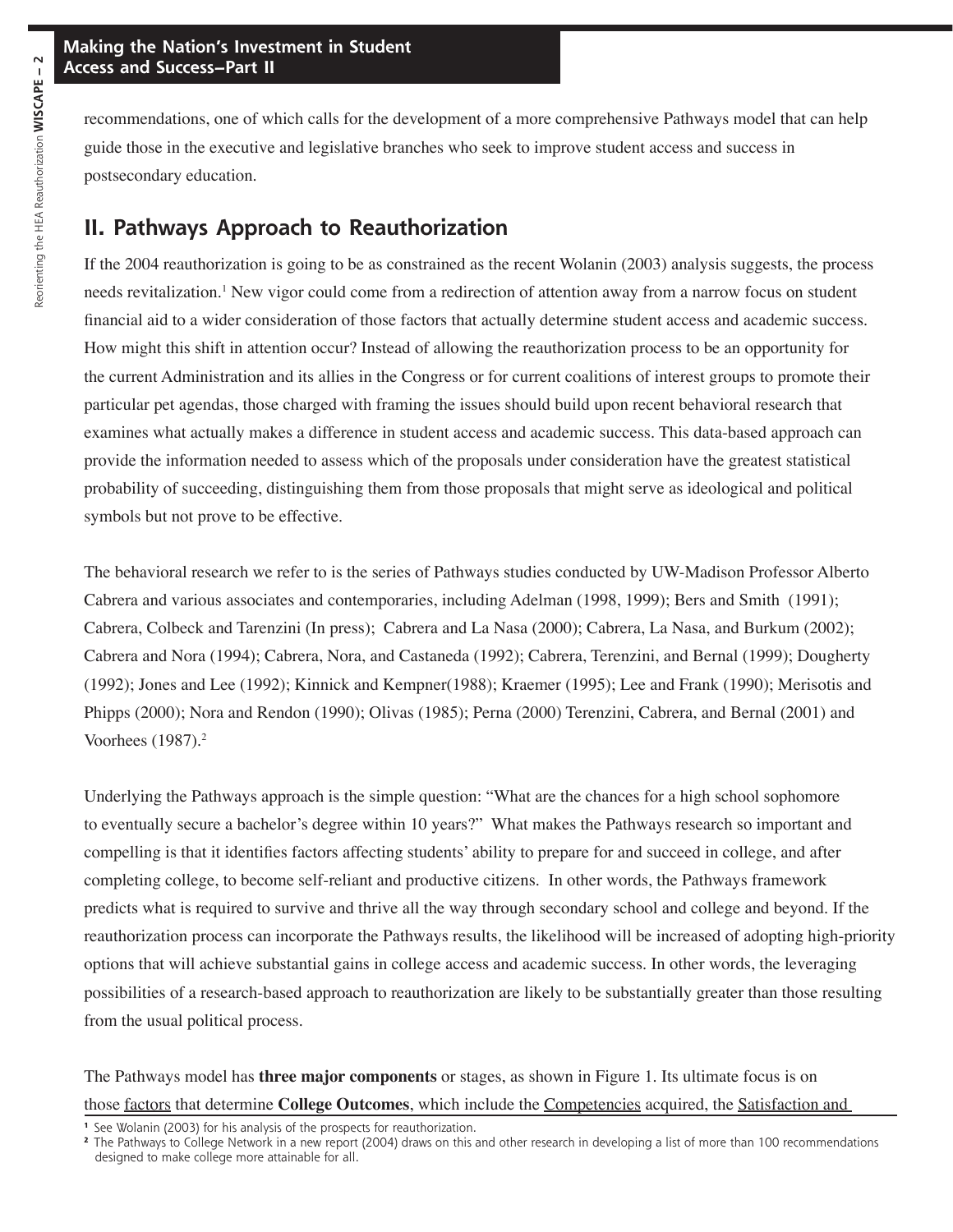commitment gained, Persistence/transfer to continue through college, and Degree completion, all of which contribute to post-college success. Students' achievement of these outcomes, however, depends on a series of decisions and experiences, some of them occurring long before they enter college.<sup>3</sup>

In the first stage, **College Decision**, the Pathways model identifies factors that affect the decisions of students to prepare themselves for admission, to apply to, and to attend college. This stage includes five elements: (1) Family Encouragement and Involvement which helps steer students toward academic success; (2) Preparation for College, which includes courses and educational experiences that equip students to become admissible and to succeed in college; (3) K-16 Communication and Engagement, which refer to a school and community environment that promotes learning; (4) Aspirations and Plans, which specifies factors that affect the intensity of students' interest in attending college; and (5) students' Awareness, which examines what colleges expect students to know and be able to do once they enroll, along with knowing how to pay the costs of college. The final element (6) Financial Aid Mix considers the likelihood and the amount of financial aid received.

Students benefitting from the following conditions are obviously more likely to attend and succeed in college than young people who lack some or all of these important characteristics: students who are encouraged to do well in school by people close to them, who take courses and accumulate experiences that predict success in college, who attend elementary and secondary schools in communities that support education by providing high quality teachers and other learning support resources, who generally have some idea what they want to do in life and how college can help, and who understand what they must do to stay on reasonably good terms with others once they enroll in college.

| <b>College Decision</b>                                                                                                                                                                                                                      | <b>College Experience</b>      | <b>College Outcomes</b>              |                                |  |  |
|----------------------------------------------------------------------------------------------------------------------------------------------------------------------------------------------------------------------------------------------|--------------------------------|--------------------------------------|--------------------------------|--|--|
| Family Encouragement &<br><b>Involvement</b>                                                                                                                                                                                                 | <b>Academic Integration</b>    | <b>Competencies</b>                  | <b>Graduate School</b>         |  |  |
| <b>Preparation for college</b>                                                                                                                                                                                                               | <b>Social Integration</b>      | <b>Satisfaction &amp; Commitment</b> | <b>Employment &amp; Income</b> |  |  |
| $K-16$ communication $\delta$<br>engagement                                                                                                                                                                                                  | <b>Facilities and Services</b> | <b>Persistence Transfer</b>          | Job Performance                |  |  |
| <b>Aspirations &amp; Plans</b>                                                                                                                                                                                                               | <b>Climate and Diversity</b>   | <b>Degree Completion</b>             | <b>Job Satisfaction</b>        |  |  |
| <b>Awareness of College</b><br><b>Characteristics, Admission</b><br>Standards, & Costs                                                                                                                                                       |                                |                                      |                                |  |  |
| <b>College Decision and College Experience</b>                                                                                                                                                                                               |                                |                                      |                                |  |  |
| <b>Financial Aid Mix</b>                                                                                                                                                                                                                     | <b>Financial Aid Mix</b>       |                                      | Loan Repayment                 |  |  |
| Source: Adapted from Alberto Cabrera presentation: "Paving the Way to Concrete: What Matters," at UW-Madison WISCAPE Conference, Federal Postsecondary<br>Education Policies: Implications for Institutions and Students, October 8-9, 2002. |                                |                                      |                                |  |  |

|  |  |  |  | Figure 1: The Pathways model: College Persistence as a Longitudinal Process |  |
|--|--|--|--|-----------------------------------------------------------------------------|--|
|  |  |  |  |                                                                             |  |

The second stage, **College Experience**, focuses on factors that predict college students' success after they have received sufficient family and academic support to give them a good chance to succeed in college. These elements include (1) Academic Integration, which is the extent to which individual students identify with and enjoy the

**<sup>3</sup>** To make the Pathways research even more useful, it should extend back to embrace early childhood development and the pre-school years, as well as elementary and middle schools which impart literacy, arithmetic and other academic subjects that are essential to success in both high school and college.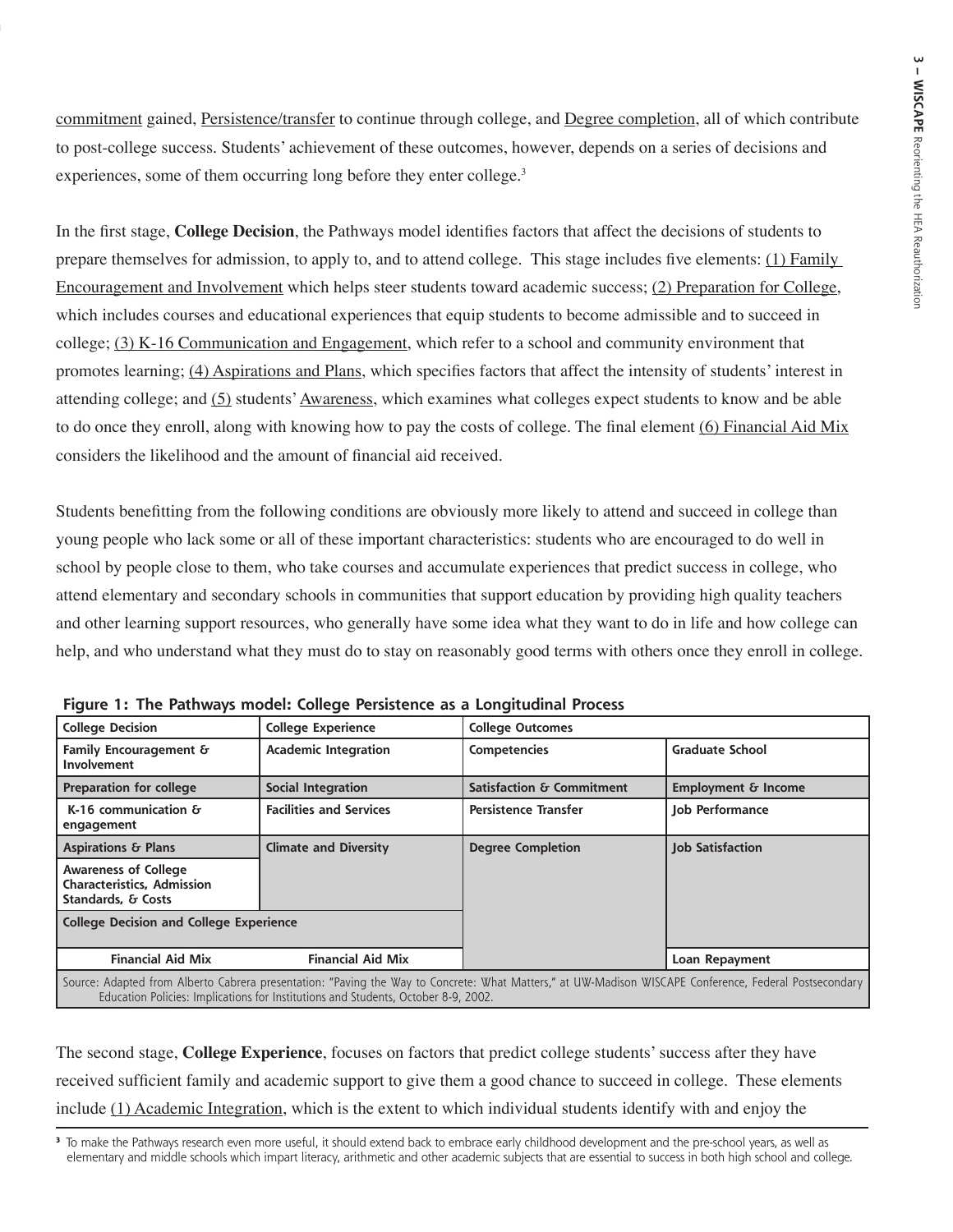#### **Making the Nation's Investment in Student Access and Success–Part II**

challenges of academic life; (2) Social Integration, which concerns whether students succeed in forming friendships and associations outside-of-class that enable them to feel at home in a college community; and (3) Facilities and Services that create an environment conducive to student success. The factor of  $(4)$  Climate and Diversity deals with barriers unique to students from uncommon backgrounds, such as historically under-represented racial and ethnic groups. Finally, the (5) Financial Aid Mix category emphasizes the importance of obtaining sufficient financial resources to pay for the many expenses of college.

The third stage, **College Outcomes**, previously mentioned, identifies four additional predictors that encompass the results of college: (1) Competencies; (2) Satisfaction and Commitment; (3) Persistence; and (4) Degree Completion. These outcomes become the basis for longer terms effects, which the Pathways model lists as: (1) Graduate School Enrollment; (2) Employment and Income; (3) Job Performance, (4) Job Satisfaction, and (5) Loan Repayment.

Those factors that support decisions or encourage students' decision to attend college early on continue to be important even after they enroll. An obvious example is the continued importance of personal encouragement from parents and others. Other factors with continuing influence include academic resources, such as faculty advising; student financial aid; student health services; two-year colleges that provide remedial instruction and counseling services; requirements by colleges that students acquire a mastery of basic academic skills (writing, speaking, mathematical reasoning) prior to admission so as to lessen the need for remedial programs. Students' clear goals and aspirations, as well as their ability to plan for the future remain important, as does students' awareness of the requirements for graduation and for post-college success.

The Pathways model appears to confirm the findings of many studies of student behavior that lead to and through college. In effect, this model constructs a robust conceptual bridge between the narrow focus of traditional academic research and the new comprehensive data-based research. This bridge can help illuminate the simultaneous quantitative significance of a host of variables. Since the mid-1980s, there has been a steady increase of both descriptive and behavioral studies that are based on the growing number of large, longitudinal data-bases developed by the U.S. Department of Education, see Adelman (1998, 1999); Berkner and Chavez (1997); Carroll (1989); Choy and Premo (1996); Gladieux and Swail, (2000); and Horn and Chen (1998). These surveys have added an important new dimension to both descriptive and behavioral research.

We propose that rather than focusing on whether political and economic conditions are favorable to significant changes in reauthorization legislation, or on the interplay of the actors both inside and outside the legislative branch, those closest to the process should shift their focus to data-supported proposals that can actually improve student access and academic success. Too often the solutions adopted under the current system lack a sound basis in research. They are costly and fail to produce the intended effects. With the shift of attention proposed here, participants in the legislative and policy-making arena may be able to work together to incorporate changes that can actually improve student access and academic success. The key is recent behavioral research that identifies the kinds of options, and,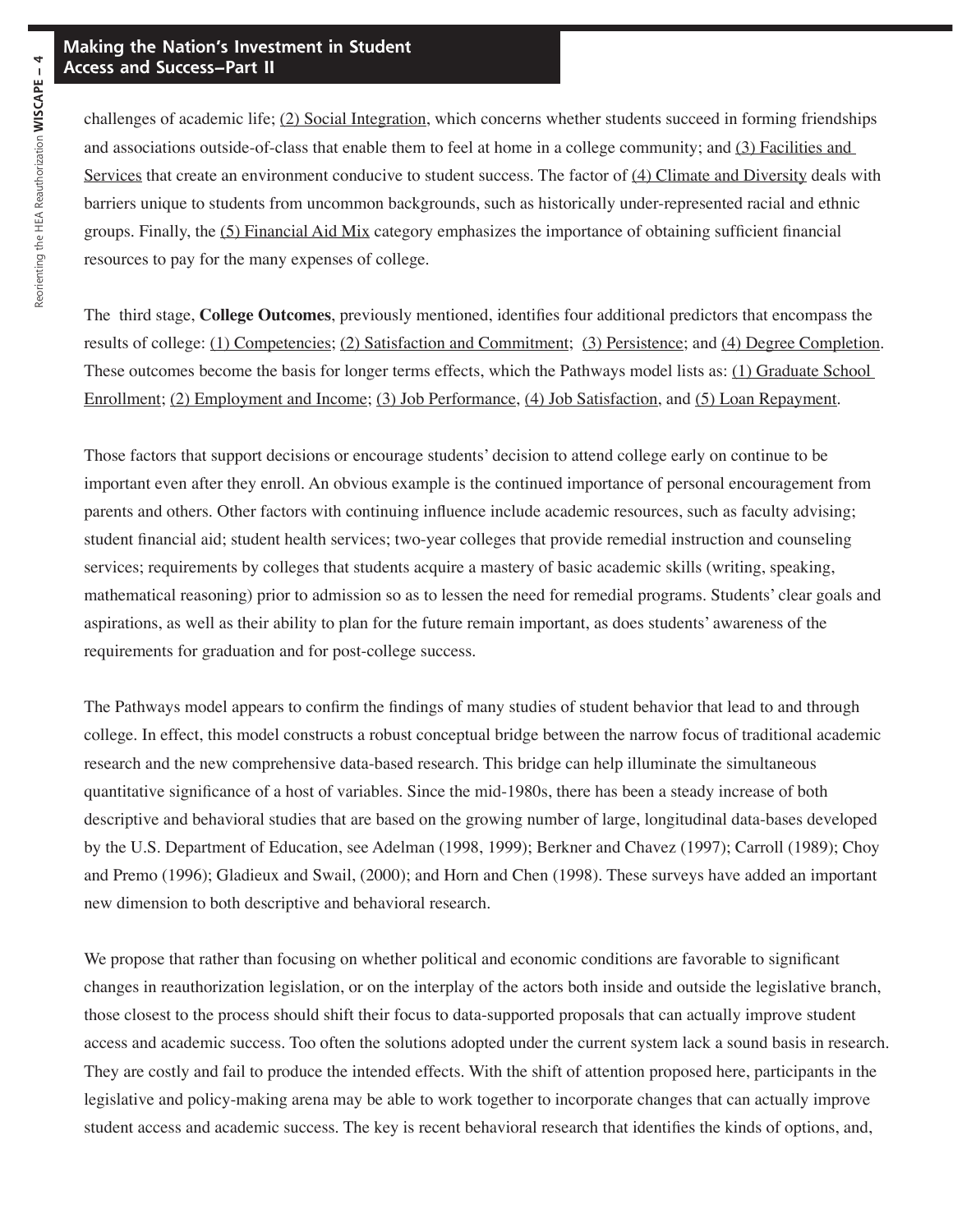more importantly, the combinations of options that are likely to have the greatest effect. Now, the challenge is how best to incorporate these research findings into the reauthorization process.

## **III. Aligning the Priority Options in the Pathways Framework**

Table 1 establishes the links between the Specific Options identified by survey respondents and the key elements of the Pathways model. The three columns record the priority rankings that policy analysts and higher education researchers gave to 86 separate policy options under discussion in 2003 (Stampen and Hansen, 2004a). The options are divided into three categories: first, the high priority options ranked "Highest" or "High" by 72 percent of the respondents; second, the medium priority options with rankings ranging from 50-71 percent, and finally, the remaining low priority options.

The survey results are revealing in two ways. One is the concentration of high priority options that correspond to the two **College Decision** categories, Preparation for College, and Financial Aid Mix; as well as the high percentage rankings given to the Specific Options within these categories. The other revelation is the complete absence of any high priority options in any of the **College Experience** categories: Academic Integration, Social Integration, Facilities/Services, and Diversity/Climate. Nor are any high priority options found in the Aspirations and Plans category. In short, none of the options that the survey respondents rated highly acknowledged the importance of the **College Experience** categories that the Pathways research has found to be so important to graduating from college.<sup>4</sup>

## **IV. The Pathways Model Estimates.**

With the high priority Specific Options now placed within the Pathways framework, the next question is this: based on the Pathways estimates, to what extent are the high priority Specific Options likely to improve student access and success in college? We explain first the methodology used to estimate the influence of the Pathways factors in increasing the probability a student will apply for college if the corresponding high priority Specific Options were implemented. From this comparison, we can assess the probable effectiveness of the high-ranked Specific Options, based on the research results about the Pathways model factors that resemble or encompass those Specific Options.

#### **The Model**

In the Pathways studies, the progress of individual students can be followed from the 8th grade through college graduation with the help of longitudinal surveys conducted by the U.S. Department of Education. Using a logistic regression technique, the Pathways authors estimate the contribution of each of an array of factors to the success of students and their progress through four years of high school and then through completion of their college degree. What emerges is a set of coefficients that indicates how changes in each individual factor alter the probability of a student reaching various benchmarks along the path toward a college degree. These benchmarks include securing

**<sup>4</sup>** The absence of variables representing **College Experience** may reflect a widely shared view among participants in the policy making process that the kinds of variables that researchers identify as important once a student is enrolled in college are unimportant compared to being academically well prepared and having enough money to attend college. For example, in Washington D.C. policy discussions the term "sociological fufu" has been used to refer to the and measure of academic and social integration.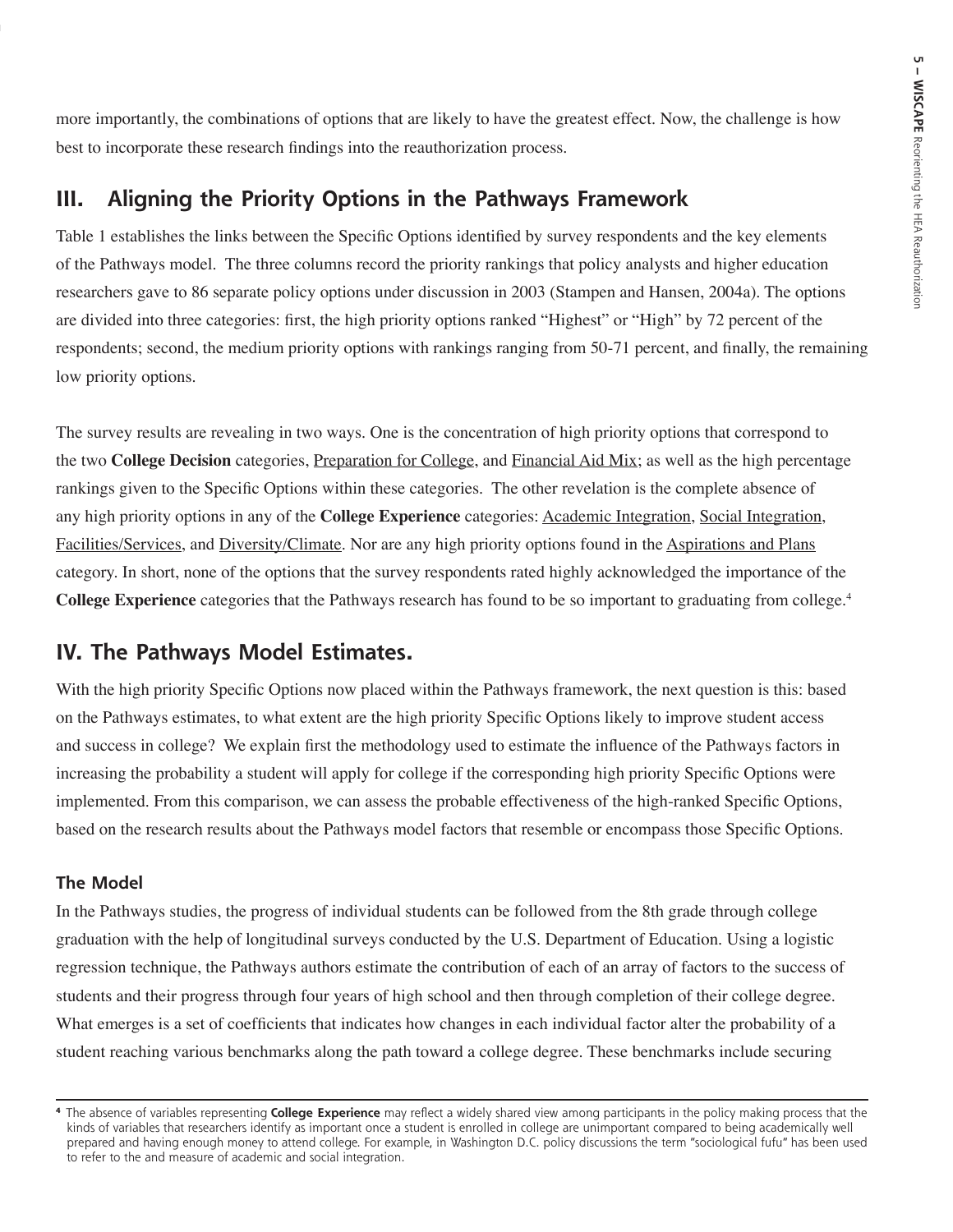#### **Table 1: Classification of Specific Options Based on "High", "Moderate," and "Low" Priority Interval Rankings, by Pathways model Categories**

| <b>Categories</b>                                                                                                                                                                                                                                                                                                                                                                                                                                                                                                                                                                                                                                                                                                                                                                                                                                                  | <b>Priority Interval Rankings</b>                                                                                                                                                                                                                                                                                                                                                                                                                                                                                                                                                                                                           |  |  |  |  |  |
|--------------------------------------------------------------------------------------------------------------------------------------------------------------------------------------------------------------------------------------------------------------------------------------------------------------------------------------------------------------------------------------------------------------------------------------------------------------------------------------------------------------------------------------------------------------------------------------------------------------------------------------------------------------------------------------------------------------------------------------------------------------------------------------------------------------------------------------------------------------------|---------------------------------------------------------------------------------------------------------------------------------------------------------------------------------------------------------------------------------------------------------------------------------------------------------------------------------------------------------------------------------------------------------------------------------------------------------------------------------------------------------------------------------------------------------------------------------------------------------------------------------------------|--|--|--|--|--|
|                                                                                                                                                                                                                                                                                                                                                                                                                                                                                                                                                                                                                                                                                                                                                                                                                                                                    | High Range = $72\% +$                                                                                                                                                                                                                                                                                                                                                                                                                                                                                                                                                                                                                       |  |  |  |  |  |
| <b>College Decision</b>                                                                                                                                                                                                                                                                                                                                                                                                                                                                                                                                                                                                                                                                                                                                                                                                                                            |                                                                                                                                                                                                                                                                                                                                                                                                                                                                                                                                                                                                                                             |  |  |  |  |  |
| Family Encouragement & Involvement                                                                                                                                                                                                                                                                                                                                                                                                                                                                                                                                                                                                                                                                                                                                                                                                                                 | Educate parents about different strategies for paying for college (VII.d)<br>79%<br>Help parents of at-risk K-8 student influence their children to take advantage of opportunities designed to<br>78%<br>help them succeed academically (III.e)                                                                                                                                                                                                                                                                                                                                                                                            |  |  |  |  |  |
| Preparation for college                                                                                                                                                                                                                                                                                                                                                                                                                                                                                                                                                                                                                                                                                                                                                                                                                                            | Raise teacher salaries to attract and retain high quality teachers (II.e)<br>83%<br>82%<br>Encourage low-income students to take entrance exams and apply for college (IV.a)<br>Prepare teachers in urban settings to work with parents and community groups to improve learning (II.f)<br>77%<br>Reward teachers who receive training in high-need academic subjects (II.c)<br>76%<br>Increase availability of pre-kindergarten programs so students arrive at school ready to learn (III.g)<br>74%<br>73%<br>Reward faculty for effective teaching (VI.a)<br>72%<br>Train teachers and staff to evaluate student learning progress (II.d) |  |  |  |  |  |
| K-16 communication & engagement                                                                                                                                                                                                                                                                                                                                                                                                                                                                                                                                                                                                                                                                                                                                                                                                                                    | Provide supplemental support to after-school and summer programs for at-risk K-12 students (III.b)<br>79%                                                                                                                                                                                                                                                                                                                                                                                                                                                                                                                                   |  |  |  |  |  |
| <b>Aspirations &amp; Plans</b>                                                                                                                                                                                                                                                                                                                                                                                                                                                                                                                                                                                                                                                                                                                                                                                                                                     |                                                                                                                                                                                                                                                                                                                                                                                                                                                                                                                                                                                                                                             |  |  |  |  |  |
| <b>Awareness of College</b><br><b>Characteristics, Admission</b><br>Standards, & Costs                                                                                                                                                                                                                                                                                                                                                                                                                                                                                                                                                                                                                                                                                                                                                                             | Inform high school students about different ways to finance college attendance (VII.a)<br>88%<br>Inform parents of academic subjects needed by students to succeed in 4-year colleges (IV.d)<br>87%<br>Inform high school students about the range of total college costs (e.g., tuition, room and board, transportation) (VII.b)<br>81%                                                                                                                                                                                                                                                                                                    |  |  |  |  |  |
| <b>College Experience</b>                                                                                                                                                                                                                                                                                                                                                                                                                                                                                                                                                                                                                                                                                                                                                                                                                                          |                                                                                                                                                                                                                                                                                                                                                                                                                                                                                                                                                                                                                                             |  |  |  |  |  |
| <b>Academic Integration</b>                                                                                                                                                                                                                                                                                                                                                                                                                                                                                                                                                                                                                                                                                                                                                                                                                                        |                                                                                                                                                                                                                                                                                                                                                                                                                                                                                                                                                                                                                                             |  |  |  |  |  |
| Social Integration                                                                                                                                                                                                                                                                                                                                                                                                                                                                                                                                                                                                                                                                                                                                                                                                                                                 |                                                                                                                                                                                                                                                                                                                                                                                                                                                                                                                                                                                                                                             |  |  |  |  |  |
| <b>Facilities/Services</b>                                                                                                                                                                                                                                                                                                                                                                                                                                                                                                                                                                                                                                                                                                                                                                                                                                         |                                                                                                                                                                                                                                                                                                                                                                                                                                                                                                                                                                                                                                             |  |  |  |  |  |
| <b>Climate/Divesity</b>                                                                                                                                                                                                                                                                                                                                                                                                                                                                                                                                                                                                                                                                                                                                                                                                                                            |                                                                                                                                                                                                                                                                                                                                                                                                                                                                                                                                                                                                                                             |  |  |  |  |  |
| <b>College Decision and College Experience</b>                                                                                                                                                                                                                                                                                                                                                                                                                                                                                                                                                                                                                                                                                                                                                                                                                     |                                                                                                                                                                                                                                                                                                                                                                                                                                                                                                                                                                                                                                             |  |  |  |  |  |
| <b>Financial Aid Mix</b>                                                                                                                                                                                                                                                                                                                                                                                                                                                                                                                                                                                                                                                                                                                                                                                                                                           | Increase size of Pell grants for low-income students who are admitted to college (VIII.e)<br>80%<br>Increase funding levels for Pell grants (VIII.a)<br>79%<br>Help low-income students reduce total debt burdens (XI.f)<br>77%<br>Simplify and clarify eligibility for need-based aid (IX.h)<br>73%<br>72%<br>Increase size of need-based grants provided by the federal government (IX.i)<br>Improve coordination among need-based aid programs, tuition costs (XI.g)<br>72%                                                                                                                                                              |  |  |  |  |  |
| <b>Total</b>                                                                                                                                                                                                                                                                                                                                                                                                                                                                                                                                                                                                                                                                                                                                                                                                                                                       | 19                                                                                                                                                                                                                                                                                                                                                                                                                                                                                                                                                                                                                                          |  |  |  |  |  |
| Notes: Of the 86 Specific Options in the survey, 80 fit within the Pathways model. The six that do not are all in the Low Range. If they were to be categorized,<br>they would fall into a category called Standards. These six Specific Options are:<br>Adopt state learning standards for elementary, middle and high school grade levels (I.c)<br>48%<br>Adopt state testing of learning outcomes for elementary, middle, and high school grade levels (I.d)<br>43%<br>Adopt national learning standards for elementary, middle and high school grade levels (I.a)<br>35%<br>Adopt national testing of learning outcomes for elementary, middle, and high school grade levels (I.b)<br>27%<br>Adopt national learning standards for postsecondary education (I.e)<br>14%<br>Adopt national testing of learning outcomes of postsecondary education (I.f)<br>14% |                                                                                                                                                                                                                                                                                                                                                                                                                                                                                                                                                                                                                                             |  |  |  |  |  |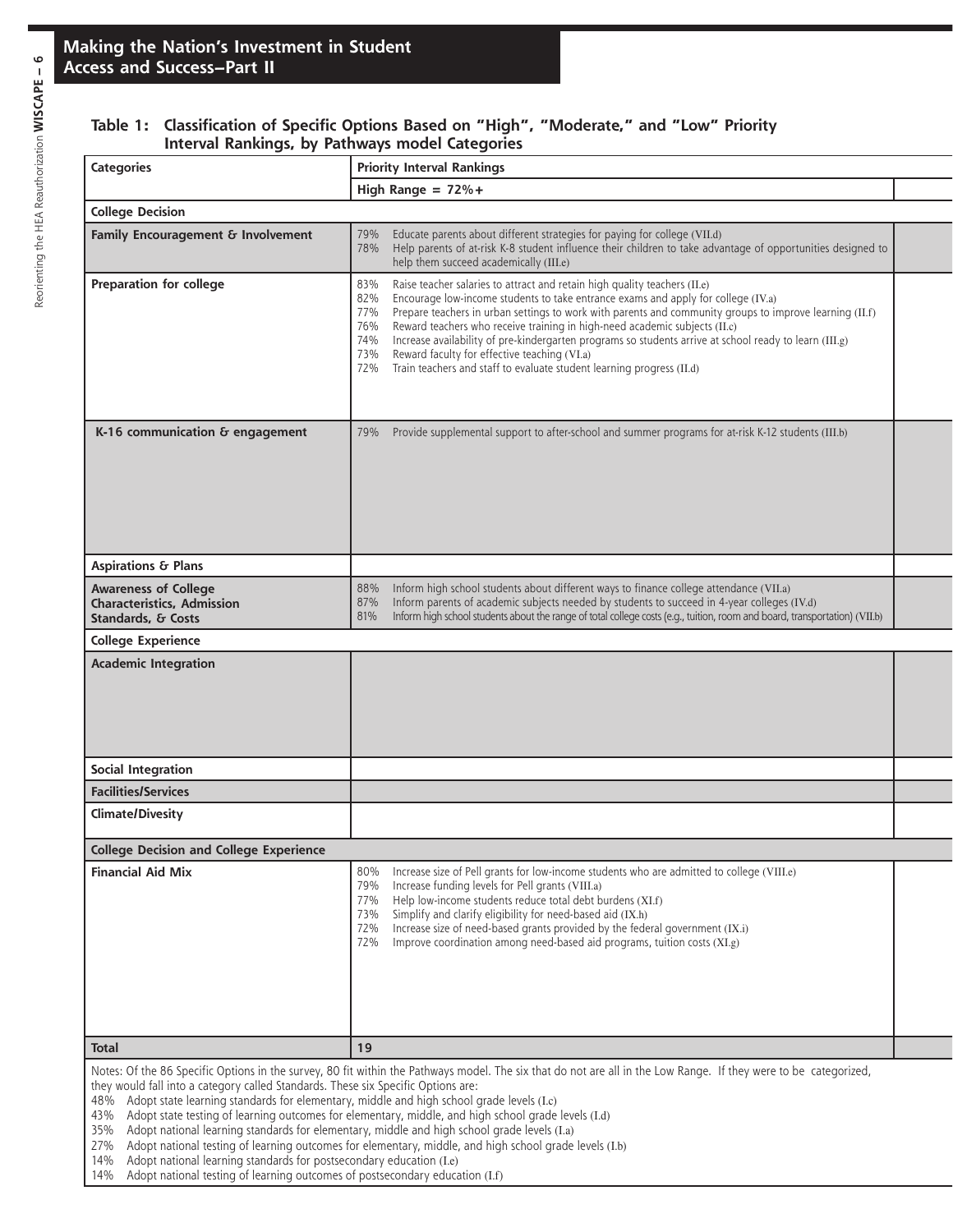| Medium Range = $50-71%$                                     |                                                                                                                                                                                                                                                                                                                                                                                                                                                                                                                                                                                                                                                                                    |                                                                                  | Low Range $=$ Under 50%                                                                                                                                                                                                                                                                                                                                                                                                                                                                                                                                                                                                                                                                                                                                                                                                                                                                                                |  |  |  |
|-------------------------------------------------------------|------------------------------------------------------------------------------------------------------------------------------------------------------------------------------------------------------------------------------------------------------------------------------------------------------------------------------------------------------------------------------------------------------------------------------------------------------------------------------------------------------------------------------------------------------------------------------------------------------------------------------------------------------------------------------------|----------------------------------------------------------------------------------|------------------------------------------------------------------------------------------------------------------------------------------------------------------------------------------------------------------------------------------------------------------------------------------------------------------------------------------------------------------------------------------------------------------------------------------------------------------------------------------------------------------------------------------------------------------------------------------------------------------------------------------------------------------------------------------------------------------------------------------------------------------------------------------------------------------------------------------------------------------------------------------------------------------------|--|--|--|
|                                                             |                                                                                                                                                                                                                                                                                                                                                                                                                                                                                                                                                                                                                                                                                    |                                                                                  |                                                                                                                                                                                                                                                                                                                                                                                                                                                                                                                                                                                                                                                                                                                                                                                                                                                                                                                        |  |  |  |
| 64%<br>63%<br>59%                                           | Develop effective ways of involving parents in student learning (IV.f)<br>Increase incentives for students/families to save for college (IRA, etc.) (VII.c)<br>Provide promising middle ability students with sufficient aid to attend college (IV.c)                                                                                                                                                                                                                                                                                                                                                                                                                              | 44%<br>11%                                                                       | Guarantee college student financial aid to promising elementary students (IV.b)<br>Expand access to private K-12 schools through a voucher system (IS.d)                                                                                                                                                                                                                                                                                                                                                                                                                                                                                                                                                                                                                                                                                                                                                               |  |  |  |
| 68%<br>63%<br>62%<br>60%<br>58%<br>51%<br>50%<br>49%        | Provide more training for college faculty on how to teach (VI.e)<br>Strengthen GEAR UP and TRIO to equip at risk students to succeed in college (IX.e)<br>Provide more training for college faculty and staff on how to evaluate student<br>learning (VI.b)<br>Expand availability of advanced placement programs to all high schools (IV.e)<br>Require more 8-12 grade students to enroll in traditional college preparation<br>courses (III.c)<br>Increase funding for TRIO program (IX.g)<br>Assess learning of individual college students as a criterion for graduation (V.b)<br>Improve K-12 vocational education for those not planning to attend 4-year college (III.f)    | 48%<br>45%<br>43%<br>35%<br>30%<br>24%<br>24%<br>19%                             | Increase funding for GEAR-UP program (IX.f)<br>Tailor academic programs and support services to meet individual student needs (VI.e)<br>Use new technologies to enhance instruction and learning (VI.d)<br>Offer financial incentives for national certification of teachers (II.a)<br>Offer financial incentives for state certification of teachers (II.b)<br>Increase academic requirements for admission to 4-year colleges (IV.g)<br>Phase out remedial courses at four year colleges and universities (V.b)<br>Enable students to graduate from high school with both diplomas and 2-year<br>technical college degrees (V.a)                                                                                                                                                                                                                                                                                     |  |  |  |
| 70%<br>67%<br>65%<br>60%<br>56%<br>50%                      | Mobilize community resources to provide coaching and extra instruction for K-12<br>student at risk of failing (III.a)<br>Increase curricular alignment between K-12 and postsecondary education (III.d)<br>Conduct controlled experiments to discover effective ways to improve student learning (I.h)<br>Expand state data bases to support comparisons of student performance across schools (I.j)<br>Educate the public about how schools and communities can work together to<br>improve teaching and learning (I.g)<br>Expand federal data bases to support state comparisons of student performance<br>across states and schools (I.k)                                       |                                                                                  |                                                                                                                                                                                                                                                                                                                                                                                                                                                                                                                                                                                                                                                                                                                                                                                                                                                                                                                        |  |  |  |
|                                                             |                                                                                                                                                                                                                                                                                                                                                                                                                                                                                                                                                                                                                                                                                    |                                                                                  |                                                                                                                                                                                                                                                                                                                                                                                                                                                                                                                                                                                                                                                                                                                                                                                                                                                                                                                        |  |  |  |
| 56%                                                         | Recognize/reward schools showing improvement in student outcomes (I.i)                                                                                                                                                                                                                                                                                                                                                                                                                                                                                                                                                                                                             | 16%                                                                              | Pay public college tuition costs for all students maintaining a B average in high<br>school (VII.e)                                                                                                                                                                                                                                                                                                                                                                                                                                                                                                                                                                                                                                                                                                                                                                                                                    |  |  |  |
|                                                             |                                                                                                                                                                                                                                                                                                                                                                                                                                                                                                                                                                                                                                                                                    |                                                                                  |                                                                                                                                                                                                                                                                                                                                                                                                                                                                                                                                                                                                                                                                                                                                                                                                                                                                                                                        |  |  |  |
| 54%<br>52%                                                  | Promote social and academic relationships among students from diverse backgrounds (V.e)<br>Encourage students to study harder in college (VII.f)                                                                                                                                                                                                                                                                                                                                                                                                                                                                                                                                   | 49%<br>47%<br>47%<br>42%<br>40%<br>39%<br>34%                                    | Develop programs to help Pell grant recipients improve academic performance (VII.g)<br>Target work-study funds toward low-income students $(X, g)$<br>Raise faculty expectations of acceptable academic performance among students (V.d)<br>Expand first year academic skills seminars on postsecondary campuses (V.c)<br>Stop grade inflation in schools and colleges (V.g)<br>Provide additional student services to returning and older students (VI.f)<br>Link work-study funding to service learning programs $(X.f)$                                                                                                                                                                                                                                                                                                                                                                                             |  |  |  |
|                                                             |                                                                                                                                                                                                                                                                                                                                                                                                                                                                                                                                                                                                                                                                                    |                                                                                  |                                                                                                                                                                                                                                                                                                                                                                                                                                                                                                                                                                                                                                                                                                                                                                                                                                                                                                                        |  |  |  |
|                                                             |                                                                                                                                                                                                                                                                                                                                                                                                                                                                                                                                                                                                                                                                                    | 40%<br>33%                                                                       | Employ race/ethnicity as a criterion for determining students admissibility to college (VI.g)<br>Expand awareness of ethnic and/or multicultural needs through required college courses (V.f)                                                                                                                                                                                                                                                                                                                                                                                                                                                                                                                                                                                                                                                                                                                          |  |  |  |
|                                                             |                                                                                                                                                                                                                                                                                                                                                                                                                                                                                                                                                                                                                                                                                    |                                                                                  |                                                                                                                                                                                                                                                                                                                                                                                                                                                                                                                                                                                                                                                                                                                                                                                                                                                                                                                        |  |  |  |
| 70%<br>61%<br>60%<br>59%<br>58%<br>57%<br>56%<br>55%<br>50% | Increase the size of need-based grants provided by state governments (IX.j)<br>Make Pell grants an entitlement (VIII.b)<br>Increase funding for colleges and universities to provide need-based grants (IX.k)<br>Simplify methods of calculating available financial aid (IX.c)<br>Reduce students' dependence on loans to finance college (XI.b)<br>Expand federal funding for work-study programs (X.e)<br>Provide extra federal support for institutions serving neediest students (X.b)<br>Increase federal incentives for states to expand grant programs (LEAP/former SSIG) (X.d)<br>Create "rainy day" funds to limit tuition increases during hard economic times<br>(X.c) | 46%<br>40%<br>38%<br>36%<br>35%<br>31%<br>27%<br>16%<br>13%<br>12%<br>12 %<br>6% | Encourage states to help students repay student loans (XI.d)<br>Coordinate funding for student aid with tuition tax credits (IX.a)<br>Limit interest subsidies to student borrowers who can demonstrate financial need (XI.i)<br>Raise annual borrowing limits in federal student loan programs (XI.a)<br>Increase (front load) Pell grants for first two years of college (VIII.c)<br>Extend time allowed to repay student loans (XI.c)<br>Increase the size of Pell grants by limiting eligibility to four years (VIII.d)<br>Provide lines of credit for all students to cover college costs (XI.e)<br>Charge higher tuition for students taking excessive number of course credits $(X.a)$<br>Use academic merit to determine student aid eligibility (IX.b)<br>Convert Pell grants to loans for students who fail to obtain academic degrees (VIII.f)<br>Limit undergraduate loan eligibility to four years (XI.h) |  |  |  |
| 29                                                          |                                                                                                                                                                                                                                                                                                                                                                                                                                                                                                                                                                                                                                                                                    | 32                                                                               |                                                                                                                                                                                                                                                                                                                                                                                                                                                                                                                                                                                                                                                                                                                                                                                                                                                                                                                        |  |  |  |

 $\overline{a}$ 

 $\overline{a}$ 

 $\overline{\phantom{0}}$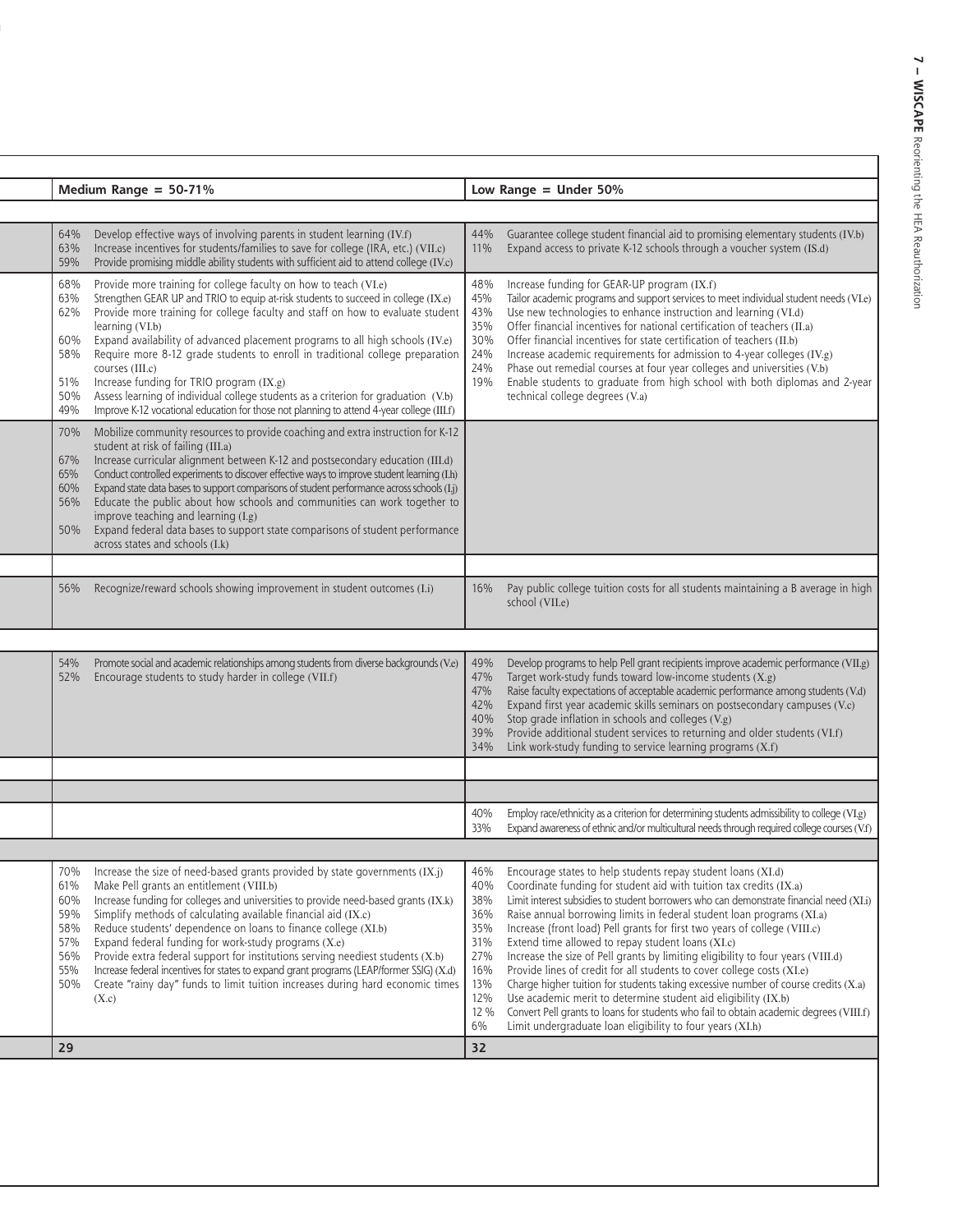at least the minimal qualifications for college, graduating from high school, and applying to college, as well as transferring from a two-year to a four-year college, and graduating from college. Thus, the Pathways study is designed to help policymakers find out what works, that is, what factors contribute most to students reaching the various benchmarks en route to the college degree.<sup>5</sup>

The data used to produce the Pathways estimates come from two extensive longitudinal studies. The first study follows the educational experiences of a large sample of eighth-grade students as they move through their high school experience, culminating with their graduation and application for college. In the survey, students were asked to respond to a series of questions designed to reveal the factors contributing to their success, or lack of it, in actually applying for college; this information comes from the NELS:88 survey. The second study follows the educational experiences of a different group, a large sample of high school sophomores as they move through high school, into college, and on through graduation from college. These students were asked a similar but not identical set of questions designed to reveal more about what accounts for their success in graduating from college; this information comes from the 1980 High School Sophomore Cohort. In both studies, some of the Pathways variables represent a composite of the information collected through the survey. The two surveys used to generate the estimates were conducted at different times; hence, the questions in the two surveys are not identical. Because the Pathways results are so voluminous, we cannot present them here in full detail. We focus instead upon two critical benchmarks, Applying for College, and Graduating from College.6

To estimate the probability of a student applying for college, the individual student's data had to be combined into a large data base to facilitate the statistical estimation. A logistic regression model is used in both cases to estimate changes in the probability of applying to or graduating from college. The reason for using this estimating approach is that the dependent variables of interest are dichotomous–individual students either apply or do not apply, or either graduate or do not graduate. The results produced by the logistic model yield a series of coefficients expressed in logarithmic form showing the effect of changes in or differences in each of the factors on the probabilities of applying for college, or of graduating from college, holding all other factors constant. Interpreting these coefficients is made easier by converting them to adjusted probabilities. Thus, for a continuous variable such as grade point average (GPA), the adjusted coefficient indicates that for every unit increase in GPA, from say a 2.0 to 3.0, or from a C to a B average, there is an increase in the probability of applying for college. In the case of dichotomous variables, the coefficient for that factor means that the designated group, such as females, is more likely than males to apply for college. It is important to remember that the resulting estimates reflect the impact of a change in or difference in each independent variable on the probability of applying for college, based on the statistical assumption that all the other factors remain constant.

**<sup>5</sup>** While the resulting coefficients reveal the strength of the associations between the benchmarks and the factors included in the analysis, they are not intended to imply causation.

**<sup>6</sup>** Readers are referred to two of the Pathways studies (Cabrera & LaNasa, 2000; and Cabrera, LaNasa, & Burkum, 2001) for detailed descriptions of these studies, including the methodology, results, and implications.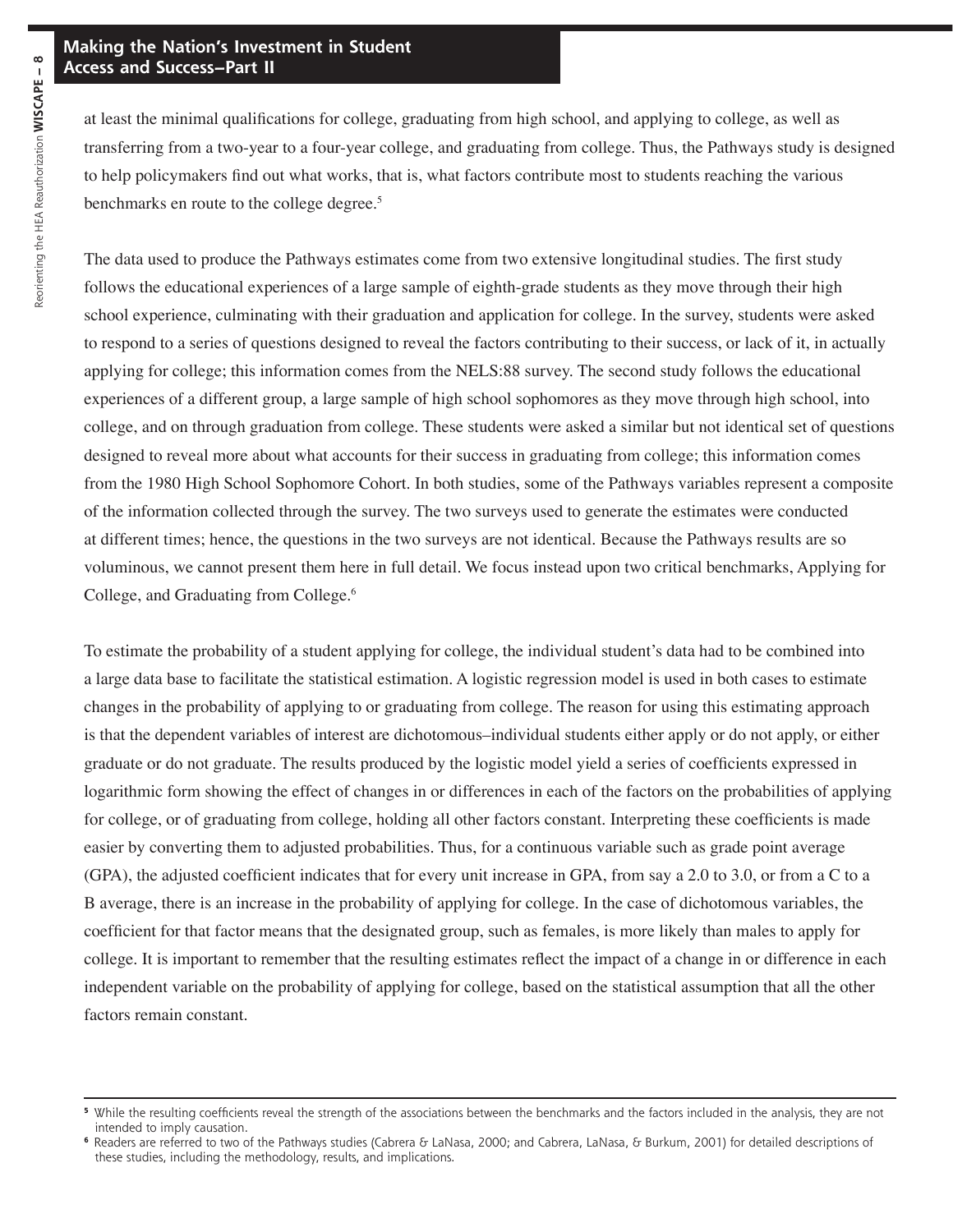#### **Interpreting the Estimates**

Table 2 illustrates the results of a group of factors that change the probabilities of students applying for college.<sup>7</sup> The 0 percent figure in the first line under Pathways Factors indicates there was no difference in the probability of applying for college between students whose parents expected them to complete "some college" and students whose parents who did not expect them to complete some college. By contrast, students were 26 percent more likely to apply if their parents expected them to earn a bachelors degree as compared to students whose parents had no expectation of them attending college. Those students whose parents expected them to pursue an advanced degree were 22 percent more likely to apply to college than students whose parents had no expectation for them to attend college.

A similar interpretation can be given to the next three factors **Table 2: Illustrative Data from Pathways** concerning student aspirations. Students who aspired to completing **Study Showing Associations**  "some college" were no more likely to apply to a college than **Between Each Factor and Between Each Factor and Percentage Changes in teh** those who had no aspirations for college. By contrast, students who **Probability of Applying for**  aspired specifically to earning a bachelors degree or to pursuing **College Among 12th Graders** an advanced degree were, respectively, 28 percent and 34 percent more likely to apply for college.

The remaining factors involve either/or possibilities. For example, students who report having discussed with their parents some aspect of their college preparation are 7 percent more likely to apply for college than students who reported no such discussions. Similar interpretations can be given to each of the other factors. Not surprisingly, the presence of risk factors (for example, a composite variable based on the student coming from a single parent family, having siblings who had dropped out of high school, having changed school two or more time between 1st and 8th grades, and a low GPA from 6th to 8th grade, and having repeated an earlier grade) lowers by 7 percent the probability of applying for college.

The Background Variables are also of interest. With all other factors held constant, females are no more likely than males to apply for college. Students who come from the second lowest SES (socioeconomic status) group are no more likely than those from the lowest SES group to apply for college. However, students from the upper middle SES are 15 percent more likely to apply while those from the upper SES are 26 percent more likely to apply for college

| <b>Factor</b>                                                                                                      | All   |  |  |  |  |
|--------------------------------------------------------------------------------------------------------------------|-------|--|--|--|--|
| <b>Pathways Factors</b>                                                                                            |       |  |  |  |  |
| Parent expected some college                                                                                       | 0%    |  |  |  |  |
| Parent expected bachelor's                                                                                         | 26%   |  |  |  |  |
| Parent expected advanced degree                                                                                    | 22%   |  |  |  |  |
| Aspired for some college                                                                                           | 0%    |  |  |  |  |
| Aspired for Bachelor's                                                                                             | 28%   |  |  |  |  |
| Aspired for adanced degree                                                                                         | 34%   |  |  |  |  |
| Parental Involvement                                                                                               | 7%    |  |  |  |  |
| College-qualifications                                                                                             | 14%   |  |  |  |  |
| Information on Financial Aid                                                                                       | 5%    |  |  |  |  |
| Help in college application                                                                                        | 11%   |  |  |  |  |
| Help in financial aid procedures                                                                                   | 0%    |  |  |  |  |
| Help in college essays                                                                                             | 8%    |  |  |  |  |
| Risk factors                                                                                                       | $-7%$ |  |  |  |  |
| <b>Background Factors</b>                                                                                          |       |  |  |  |  |
| Female                                                                                                             | 0%    |  |  |  |  |
| Second lowest SES                                                                                                  | 0%    |  |  |  |  |
| Upper Middle SES                                                                                                   | 15%   |  |  |  |  |
| <b>Upper SES</b>                                                                                                   | 26%   |  |  |  |  |
| Hispanic                                                                                                           | 0%    |  |  |  |  |
| African American                                                                                                   | 13%   |  |  |  |  |
| Asian American                                                                                                     | 13%   |  |  |  |  |
| Source: Adapted from Table 11 of Cabrera and LaNasa<br>(2001) "On the Path to College: Three Critical Tasks Facing |       |  |  |  |  |

(2001), "On the Path to College: Three Critical Tasks Facing America's Disadvantaged," Center for the Study of Higher Education, Pennsylvania State University, May 15.

**<sup>7</sup>** To simplify the presentation, levels of significance have been eliminated though most all of the reported figures are significant at the 10 percent level and most of them at the 1 percent level.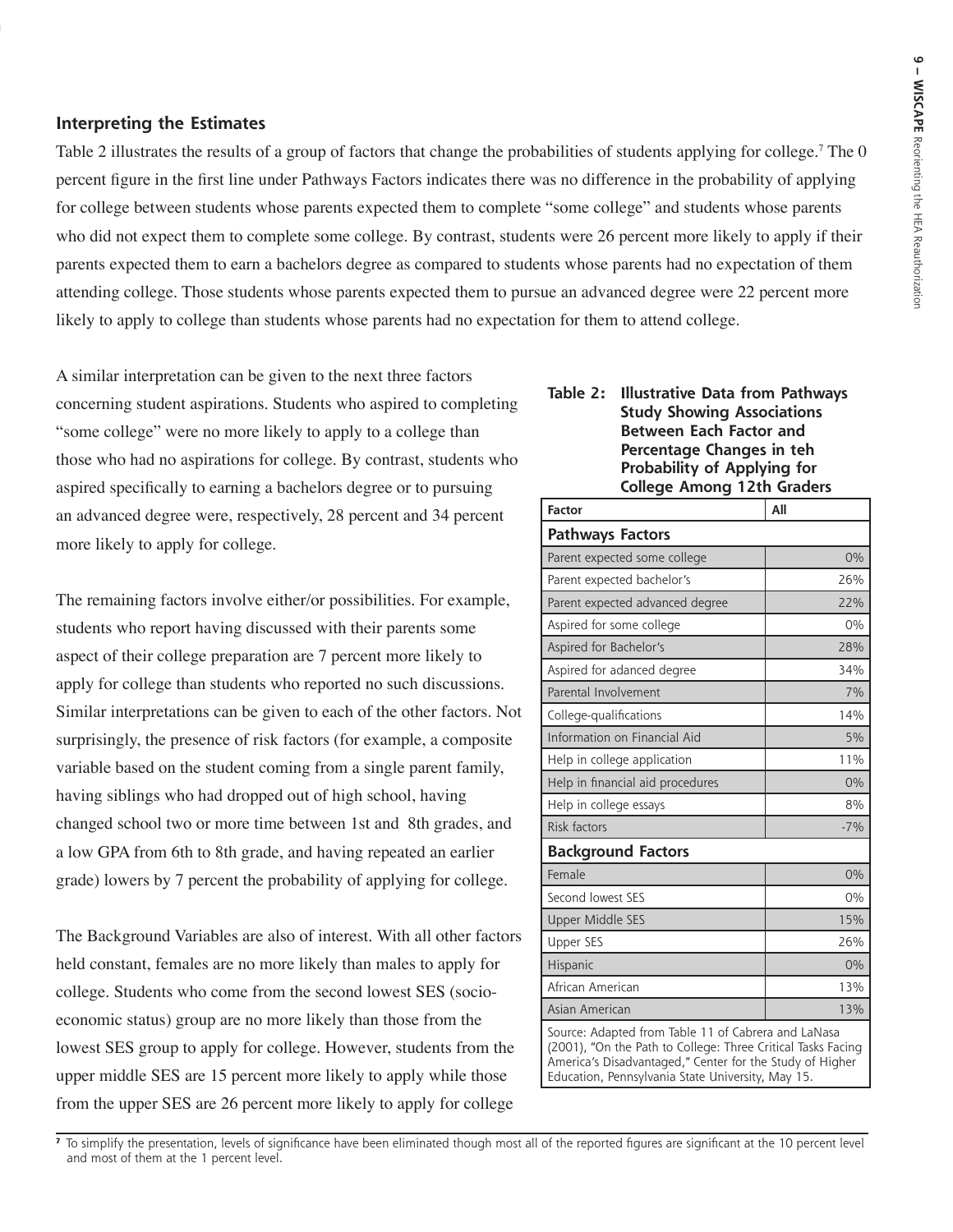than students from the lowest SES. With respect to race/ethnicity, Hispanics are no more likely than whites to apply for college, whereas African Americans and Asian Americans are 13 percent more likely to do so.

In all cases, the adjusted coefficients are interpreted to signify percentage changes in the probabilities of students applying for college that are associated with changes or differences in particular factors when the influence of all other factors remains constant. Readers are cautioned that the coefficients are not additive; that is, two or more of the coefficients cannot be added together to reflect the effect of several simultaneous changes. Nonetheless, the coefficients do highlight the relative effect of changes or differences in the various individual factors.

## **V. Linking the Pathways Estimates to High Priority Options**

The next step is to link the Pathways factors and their accompanying probability estimates to the high priority Specific Options that were embedded in the Pathways framework in Table 1. The results are presented in Table 3. The first two columns list the factors and associated estimates of changes in the probabilities of applying to college; the second set of two columns lists the factors and associated estimates of changes in the probabilities of graduating from college. The purpose of this table is to show by how much the two sets of probabilities would change if the Pathways model effects are triggered by implementing various of the high priority options. That is to say, we hope to determine the extent to which the survey respondents–those key actors in the reauthorization process–gave high priority to the Specific Options that the Pathways research also indicates are likely to substantially improve student access and academic success.

#### **Applying for College**

For Family Encouragement/Involvement, consider the high-priority Specific Option to *Educate parents of different strategies for paying for college* (VII.d). The Pathways model does not include any factors that exactly match this Specific Option. One factor under Family Encouragement/Involvement, namely Financial aid information, can be viewed as having some connection to this Specific Option. The empirical estimate for this factor, five percent, suggests the potential effect of adopting the option. However, the Financial Aid Mix factors deal with the structure of student aid programs and have little or no connection to this option. None of the limited number of factors identify the likely effects of efforts to *Help parents of at-risk K-8 students influence their children to take advantage of opportunities designed to help them succeed academically* (III.e).8 The negative effect for the risk factor suggests focusing attention on at-risk students by helping parents.

In the Preparation for College category, the linkages are weak. None of the high priority Specific Options calls for increased preparation for college, despite the fact that the Pathways College Qualifications factor (a composite of cumulative GPA, senior class rank, aptitude scores, and SAT/ACT scores) increases the probability of applying for college by 14 percent. The Pathways factors Parental Encouragement/Involvement factor is only weakly linked to the option *Encourage low-income students to take entrance exams and apply for college* (IV.a); the reason is that only one of six form of parental involvement encompasses student-parent discussions about how to prepare for and take ACT/SAT tests. None of the other high priority options in this category match any of the Pathways factors.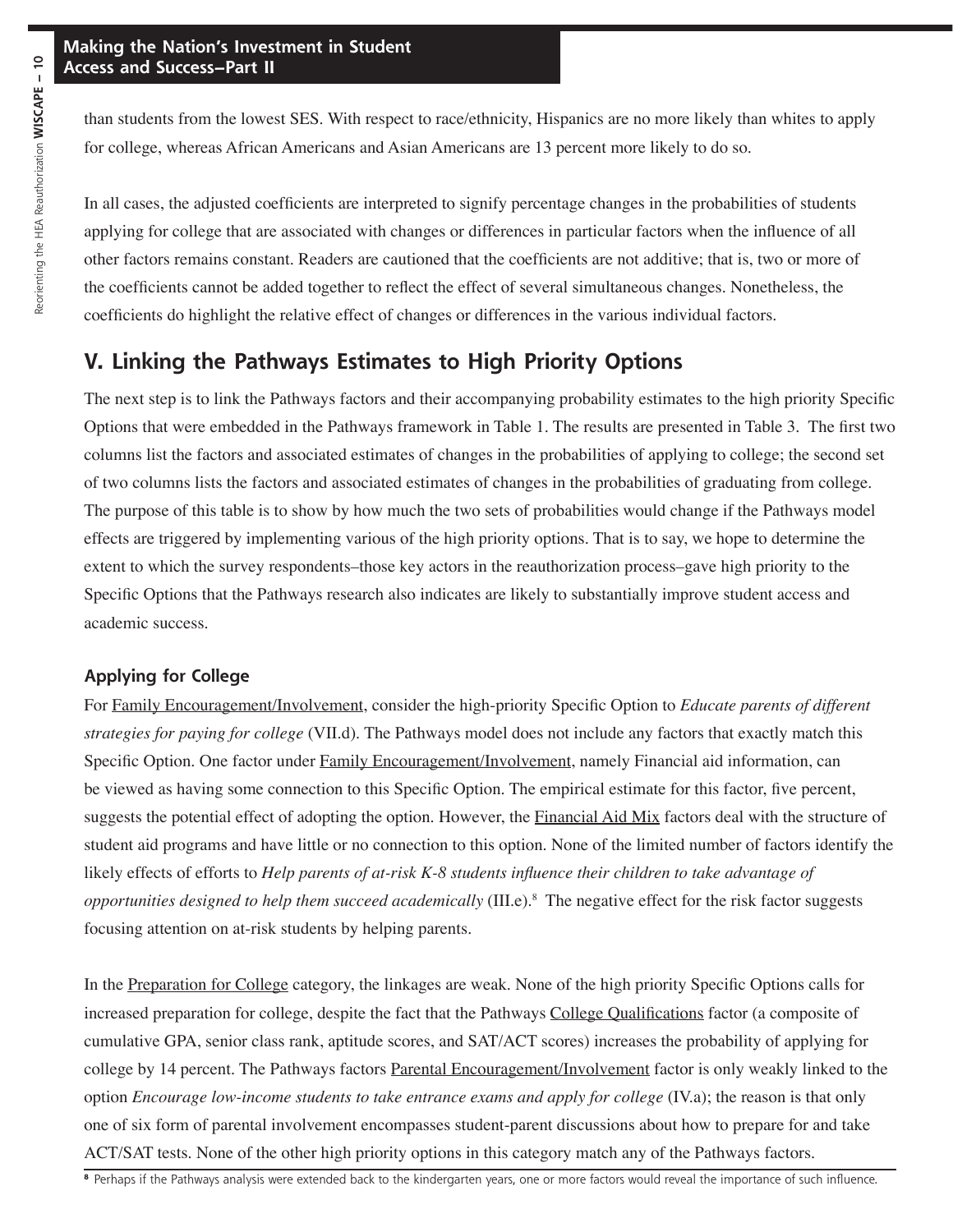Moving down to the <u>K-16 Communication/Engagement</u> Pathway category, two factors are matched to it; namely, Help in college application, and Help in college essays. These factors appear to be, at best, only distantly related to the option *Provide supplemental support to after-school and summer programs for at-risk K-12 students* (III.b). In the next category of *Aspirations and Plans*, three aspiration-linked factors are listed (i.e., aspired to some college, to a BA degree, or to an advanced degree) but no high priority options match this category.

The best match comes in the category Awareness of College Characteristics, Admission Standards, & Costs. Here, the factors College qualifications and Information on financial aid are moderately linked to the three high priority options: *Inform parents of academic subjects needed by students to succeed in 4-year colleges* (IV.d)*, Inform high school students about different ways to finance college attendance* (VII.a), and *Inform high school students about the range of total college costs (e.g., tuition, room and board, transportation)* (VII.b). However, taking the needed academic subjects is only one of several items that make up the composite variable College qualification. Not unexpectedly, no matches that pertain to applying for college correspond to any of the four College Experience categories.

Finally, in the category Financial Aid Mix, two factors can be linked to the high priority option *Simplify and clarify eligibility for need-based aid* (IX.h). They are Information on financial aid and Help in financial aid procedures. However, these are not strong linkages. Finally, it should be noted that none of the other five high priority options chosen by respondents find any empirical support from the Pathways studies.

To review, the links are both vague and on average weak between the high priority Specific Options that survey respondents chose as most likely to improve students' likelihood of applying for and graduating from college, and the Pathways factors identified as actually affecting these probabilities. These weaknesses exist because of the still limited scope of the Pathways studies, as well as the limited range of the Specific Options presented to the respondents. Expressed another way, the correspondence between the high priority Specific Options and the Pathways estimates suggest that the impact of new research findings from the Pathways model in shaping the views of survey respondents is still quite limited. In short, it remains unclear whether implementing these options would produce any notable changes in students' access and success in college.

#### **Graduating from College**

Much the same story emerges when we examine the high priority options and the factors affecting college graduation. Because the focus of the HEA is primarily on student aid, we turn first to the Financial aid Mix category. The Pathways factors, Financial aid loans and Financial aid grants/scholarships, are both related fairly closely to three of the five Specific options, namely: *Increase size of Pell grants for low-income students who are admitted to college*  (VIII.e)*, Increase funding levels for Pell grants* (VIII.a), and *Increase size of need-based grants provided by the federal government* (IX.i). But, these factors are less directly related to the remaining three options. In particular, Having a child is even less related except for the fact that doing so increases a student's need for financial aid.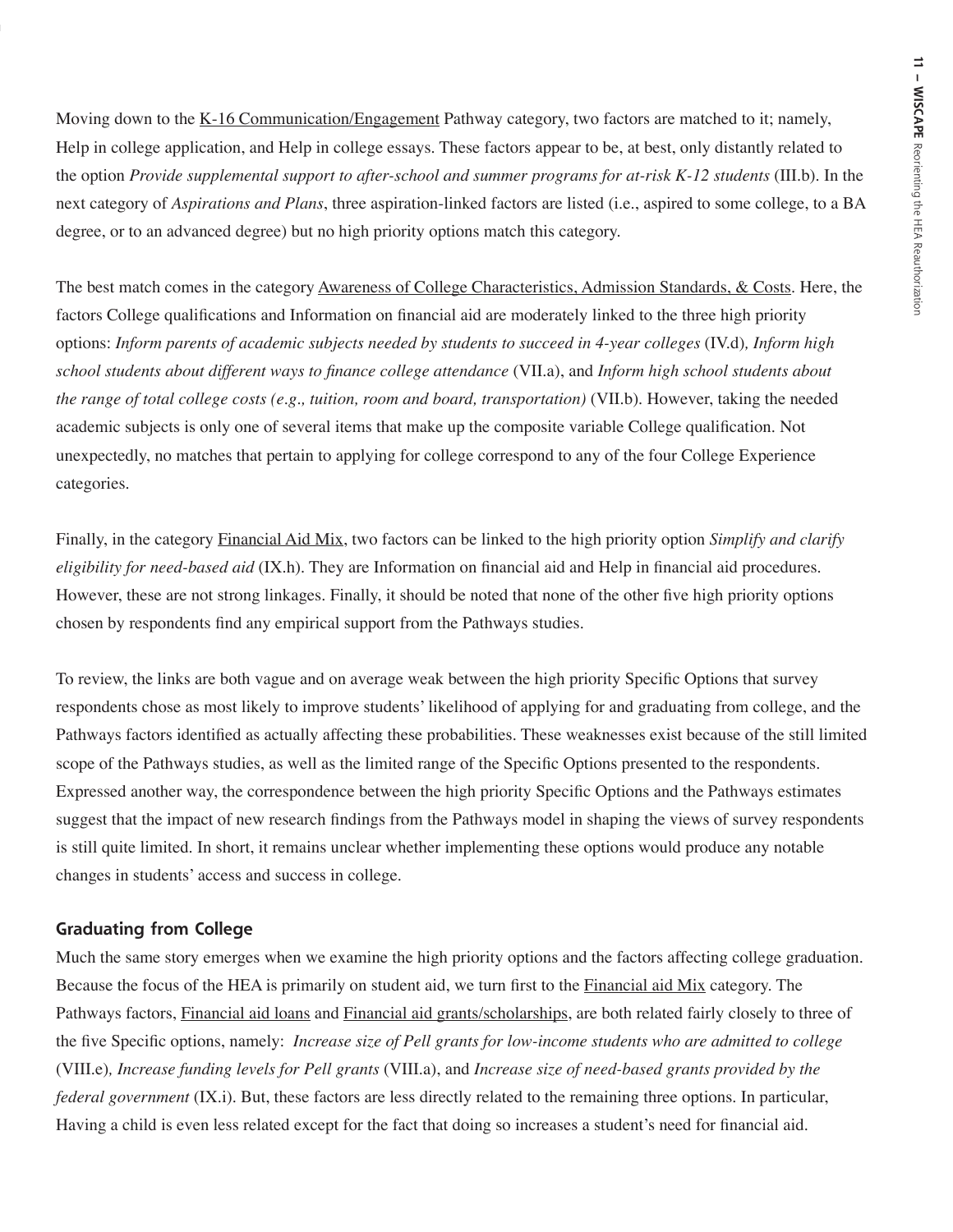#### **Table 3: Matching the High Priority Specific Options with the Pathways Factors and their Associated Percentage Changes in the Probabilities of Applying to College and of Graduating from College**

| changes in the Hobabilities of Applying to conege and of chadading from conege                                                                                                                                                                                                                                                                                                                                                                                                                                                                                                                                        |  |
|-----------------------------------------------------------------------------------------------------------------------------------------------------------------------------------------------------------------------------------------------------------------------------------------------------------------------------------------------------------------------------------------------------------------------------------------------------------------------------------------------------------------------------------------------------------------------------------------------------------------------|--|
| <b>Categories</b>                                                                                                                                                                                                                                                                                                                                                                                                                                                                                                                                                                                                     |  |
| <b>College Decision</b>                                                                                                                                                                                                                                                                                                                                                                                                                                                                                                                                                                                               |  |
| Family encouragement/involvement<br>Educate parents about different strategies for paying for college (VII.d)<br>Help parents of at-risk K-8 student influence their children to take advantage of opportunities designed to help them succeed academically (III.e)                                                                                                                                                                                                                                                                                                                                                   |  |
| Preparation for college<br>Encourage low-income students to take entrance exams and apply for college (IV.a)<br>Increase availability of pre-kindergarten programs so students arrive at school ready to learn (III.g)<br>Raise teacher salaries to attract and retain high quality teachers (II.e)<br>Reward teachers who receive training in high need academic subjects (II.c)<br>Prepare teachers in urban settings to work with parents and community groups to improve learning (II.f)<br>Train teachers and staff to evaluate student learning progress (II.d)<br>Reward faculty for effective teaching (VI.a) |  |
| K-16 communication/engagement<br>Provide supplemental support to after-school and summer programs for at-risk K-12 students (III.b)                                                                                                                                                                                                                                                                                                                                                                                                                                                                                   |  |
| <b>Aspirations and plans</b>                                                                                                                                                                                                                                                                                                                                                                                                                                                                                                                                                                                          |  |
| Awareness of college characteristics, admission standards, and costs<br>Inform parents of academic subjects needed by students to succeed in 4-year colleges (IV.d)<br>Inform high school students about different ways to finance college attendance (VII.a)<br>Inform high school students about the range of total college costs (e.g., tuition, room and board, transportation) (VII.b)                                                                                                                                                                                                                           |  |
| <b>College Experience</b>                                                                                                                                                                                                                                                                                                                                                                                                                                                                                                                                                                                             |  |
| <b>Academic integration</b>                                                                                                                                                                                                                                                                                                                                                                                                                                                                                                                                                                                           |  |
| Social intergration                                                                                                                                                                                                                                                                                                                                                                                                                                                                                                                                                                                                   |  |
| <b>Facilities/services</b>                                                                                                                                                                                                                                                                                                                                                                                                                                                                                                                                                                                            |  |
| Climate/diversity                                                                                                                                                                                                                                                                                                                                                                                                                                                                                                                                                                                                     |  |
| <b>College Decision and College Experience</b>                                                                                                                                                                                                                                                                                                                                                                                                                                                                                                                                                                        |  |
| Financial aid mix<br>Simplify and clarify eligibility for need-based aid (IX.h)<br>Increase size of Pell grants for low-income students who are admitted to college (VIII.e)<br>Increase funding levels for Pell grants (VIII.a)<br>Increase size of need-based grants provided by the federal government (IX.i)<br>Improve coordination among need-based aid programs, tuition costs (XI.g)<br>Help low-income students reduce total debt burdens (XI.f)                                                                                                                                                             |  |
| Sources:<br>Column 2–Cabrera, A. F., & LaNasa, S. M. (2000, May 15). On the path to college: Three critical tasks facing America's disadvantaged. Center for the<br>Study of Higher Education, Pennsylvania State University. Derived from Table 11 and converted to percentage figures.                                                                                                                                                                                                                                                                                                                              |  |

Column 3–Cabrera, A. F., LaNasa, S. M., & Burkum, K. R. (2001, July 27). Pathways to a four-year degree: The higher education study of one generation. Center for Higher Education, Pennsylvania State University. Derived from Table 10 and converted to percentage figures.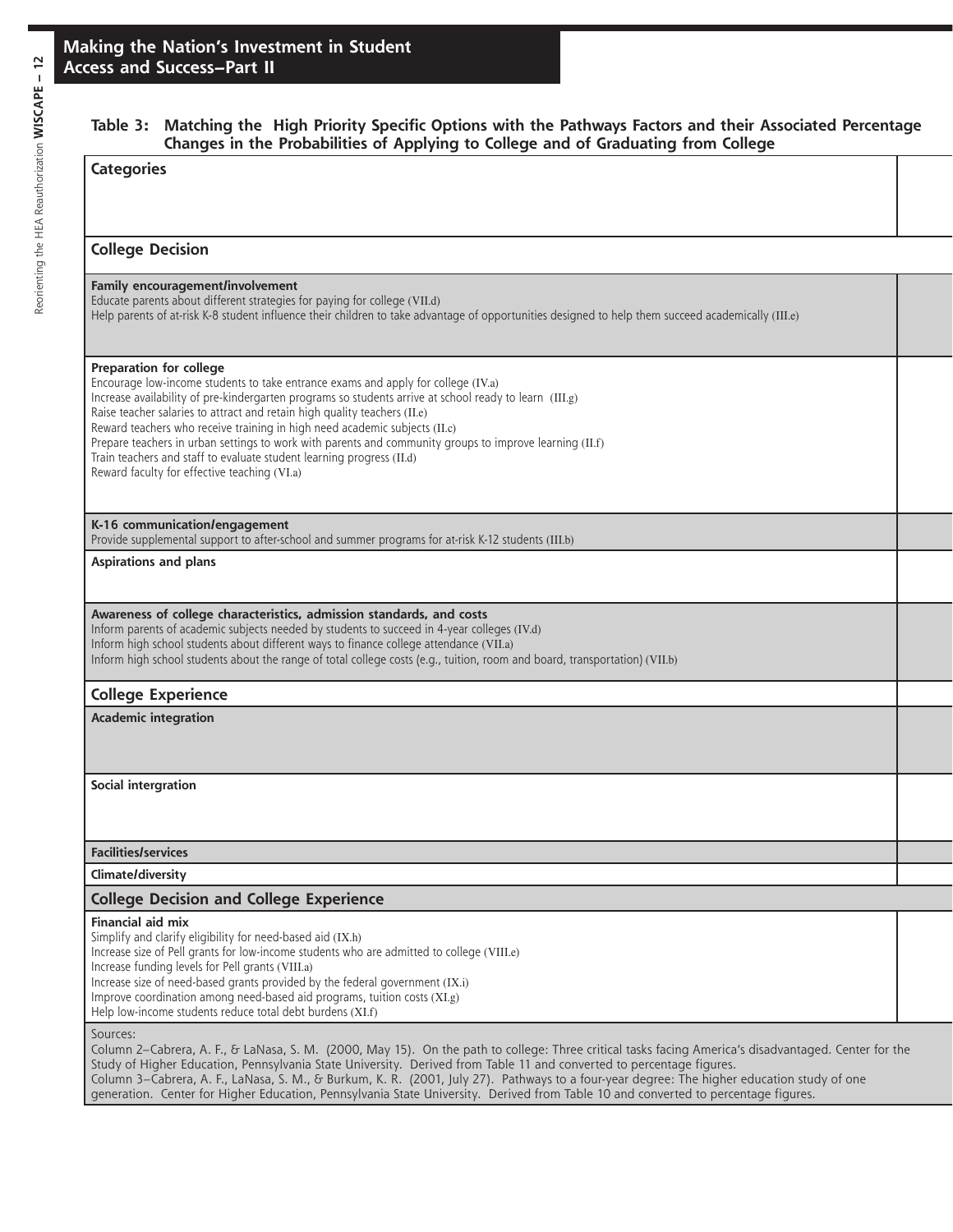| <b>Factors Influencing</b><br><b>Decision to Apply</b><br>for College                                                  | <b>Percentage Changes</b><br>in Probability of<br><b>Applying for College</b> | <b>Factors Influencing Graduation</b><br>from College                                                                                                                                                                              | <b>Percentage Changes</b><br>in Probability of<br><b>Graduating from</b><br>College |
|------------------------------------------------------------------------------------------------------------------------|-------------------------------------------------------------------------------|------------------------------------------------------------------------------------------------------------------------------------------------------------------------------------------------------------------------------------|-------------------------------------------------------------------------------------|
|                                                                                                                        |                                                                               |                                                                                                                                                                                                                                    |                                                                                     |
| Parental involvement<br>Parental expectation of BA<br>Parental expectation of adv. degree<br>Financial aid information | 7%<br>26%<br>22%<br>5%                                                        | High school encouragement-parents<br>High school encouragement-friends                                                                                                                                                             | 4%<br>$5\%$                                                                         |
| College qualifications                                                                                                 | 14%                                                                           | Moderately prepared<br>Highly prepared<br>College GPA<br>Quality of Instruction<br>One math course<br>Two math courses<br>Three or more math courses<br>One science course<br>Two science courses<br>Three or more science courses | 4%<br>12%<br>32%<br>8%<br>27%<br>29%<br>42%<br>21%<br>21%<br>29%                    |
| Help in college application<br>Help in college essays                                                                  | 11%<br>8%                                                                     |                                                                                                                                                                                                                                    |                                                                                     |
| Aspired for some college<br>Aspired for BA<br>Aspired for adv. degree                                                  | $-1\%$<br>28%<br>34%                                                          | Collegiate aspirations                                                                                                                                                                                                             | 23%                                                                                 |
| College qualifications<br>Information on Financial Aid                                                                 | 14%<br>5%                                                                     | Institutional prestige<br>Satisfaction with costs                                                                                                                                                                                  | $1\%$<br>$0\%$                                                                      |
|                                                                                                                        |                                                                               | Continuous enrollment<br>Dropped courses 10-20%<br>Dropped courses at least 20%<br>Quality of instruction                                                                                                                          | 23%<br>$-13%$<br>$-27%$<br>8%                                                       |
|                                                                                                                        |                                                                               | Out-of-classroom<br>Counseling<br>Worked on campus<br>Having children                                                                                                                                                              | $8\%$<br>$1\%$<br>4%<br>$-22%$                                                      |
|                                                                                                                        |                                                                               | Campus facilities                                                                                                                                                                                                                  | $0\%$                                                                               |
|                                                                                                                        |                                                                               |                                                                                                                                                                                                                                    |                                                                                     |
| Information on financial aid<br>Help in financial aid Procedures                                                       | 5%                                                                            | Financial aid loans<br>Financial aid grants/ scholarships<br>Having children                                                                                                                                                       | 10%<br>7%<br>$-22%$                                                                 |
|                                                                                                                        |                                                                               |                                                                                                                                                                                                                                    | 11%                                                                                 |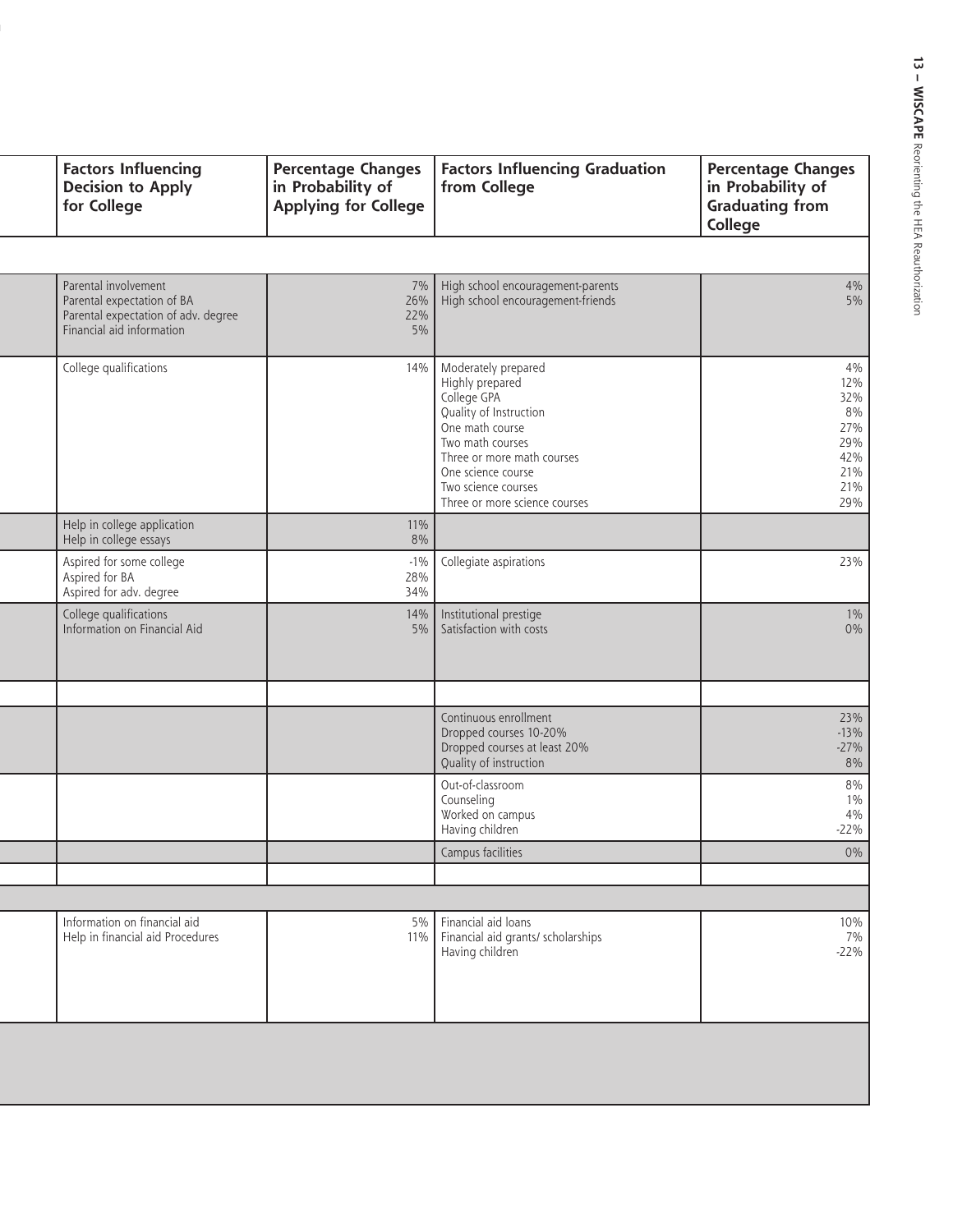Turning to the four **College Experience** categories, we find Pathways factors in three of the four categories (all except Diversity/Climate). However, there are no high priority options in any of the four categories. Several reasons may account for gap. First, concerns about Diversity/Climate are a relatively recent issue, and consequently no information may have been available from the 1980 High School Sophomore data base that could reveal the impact of that factor. Second, the impact of the four **College Experience** categories has only recently been investigated. Hence, those people floating the options included in the survey may not yet have had time to formulate proposals that would address the various categories of **College Experience**. Third, little attention has been given by policy makers to what happens to students personally while they are in college, a lack of attention that has been of concern to students, parents, and institutions.

In conclusion, the results for the five Pathways categories linked to **College Experience** as they affect a student's probability of graduating are somewhat stronger than those for **College Decision**, as they affect a student's probability of applying for college.

#### **Reflections**

An important concern raised by this study is the gaps between the issues represented by the questions given to survey respondents and the important factors identified in the Pathways research. For example, few if any questions touched upon Academic Integration (students embracing or thriving in the academic life of a college) and Social Integration (forming agreeable social relationships with others in academic settings ), even though research shows that these are critically important to students' success in college. Also, research shows that before any student is likely to be able to integrate academically and socially into a college setting, parents (or significant others performing parent-like roles) must have encouraged their children to acquire habits and practices necessary for satisfactory academic and social integration. For no group is this more true than for elementary and secondary school students at risk of failing school. We also know from research that conventional efforts to encourage parents of at-risk students (PTA meetings and parent nights at schools) often do not work well for this important target population.

### **VI. Conclusion**

#### **Summary**

The approach to reauthorization illustrated here compares a wide array of policy options being considered and discussed in 2003 for the 2004 reauthorization with the results from the Pathways research findings. The focus is on those of the 86 Specific Options that were given the highest priority rankings in a Spring 2003 survey of five respondent groups whose own input to the reauthorization process is critical. The groups include two types of researchers (on education finance and persistence) and three types of policy analysts (in higher education associations, in federal and state governments, and in private philanthropic foundations that support education). The Pathways research drawn upon here addresses the probabilities of students applying for college and graduating from college. As a result of aligning the high priority policy options with the Pathways estimates, we find that the probable effects of these policy options vary widely, from having no effect to greatly influencing the probability of students applying to college and/or graduating from college.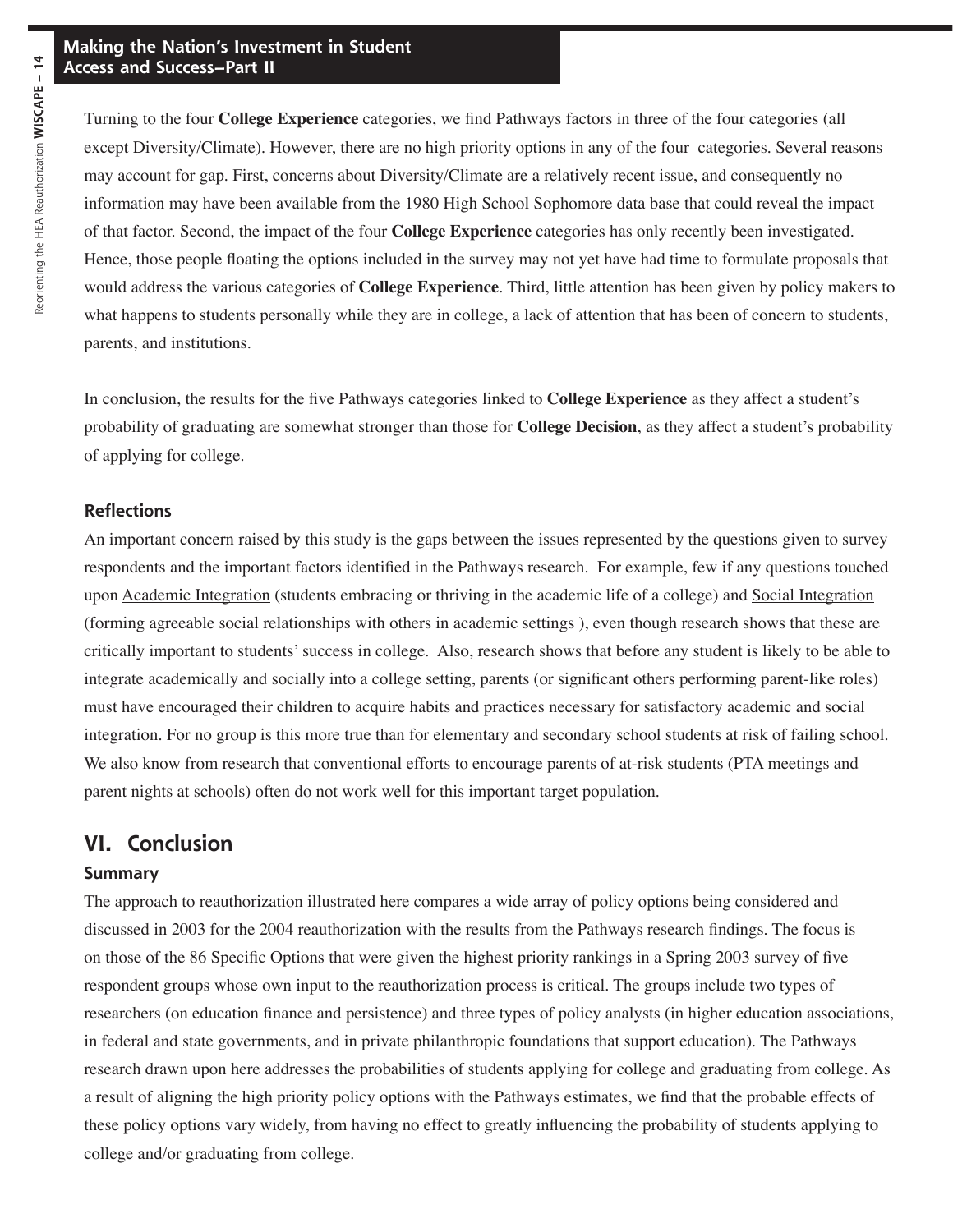We find that the overall match between the high priority options identified in the survey and the empirical effects that can be associated with them is not clear enough to confidently predict actions that would substantially improve higher education access and student success. In other words, if we want improvements of the magnitudes predicted by the Pathways (see Tables 2 and 4) we need closer connections than currently exist between Specific options and Pathways predictions.

This paper, in effect, proposes a new way of approaching the process of reauthorizing the HEA. Instead of allowing the agenda and its outcome to be determined by the unpredictable and highly-fragmented federal approach to legislation, we propose that the agenda should be set by research findings and the outcomes that can be predicted from these research findings. In other words, the body of research findings, particularly those from the Pathways model research, should be used to assess the likely effect on increasing access and student success in postsecondary education for each policy option being discussed.

#### **Limitations**

The approach presented here should not be taken as a roadmap to the 2004 reauthorization; much work is needed to refine it. First, the Pathways research used to illustrate the likely effects of adopting one option or another are not matched closely with the policy options, partly because the policy options are loosely defined, and partly because the Pathways estimates may encompass only one aspect of a particular policy option. Second, the Pathways studies used here do not include all the variables that ultimately affect students' access and success; rather they focus only on those outcomes that include completing college course requirements to graduating from college. Student success in high school depends importantly upon success at earlier stages in the school experience, including both elementary and middle school; and success at these early stages of schooling depends on the pre-school experience and home environment of young children. Until the Pathways model can be expanded to include a wider range of school and preschool experience, difficulties will be experienced in assessing the likely effect of important policy options that deal with these earlier experiences and the important learning that does or does not take place then.<sup>9</sup> Third, the array of options presented in the survey reflected the options under discussion in early 2003, and hence did not include the full range of policy options that has emerged. Fourth, the priority ranking of these options at the time of the Spring 2003 survey may not reflect the priority rankings that would be given as of early 2004, now that more options are being discussed. For these reasons, some method may be needed to monitor changes in the priority rankings of the options as new options appear and are replaced by other options that are in effect eliminated from active consideration.

#### **Implications**

What are the likely implications of adopting this research-based approach to reauthorization? The most important effect would be the substitution of research-based knowledge to guide reauthorization, in place of the politicallydriven process that has characterized public policy formation. Unless a change occurs, we will continue to follow

<sup>9</sup> Promising work is being done on another critical age span, that embraced in the Early Childhood Longitudinal Study Kindergarten Cohort (ECLS-K) which includes more than 20,000 children beginning kindergarten in the fall of 1998. See Fryer & Levitt, 2003.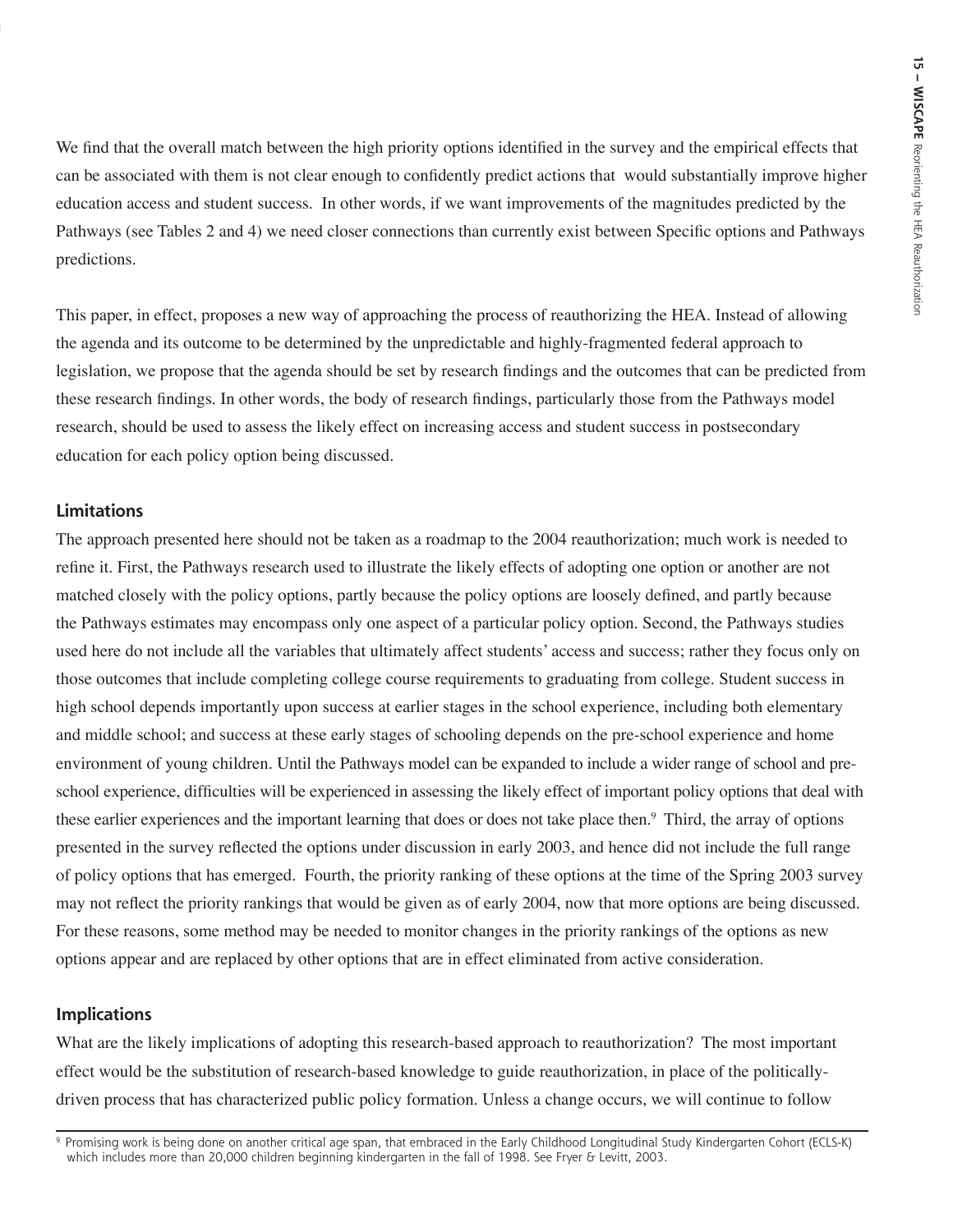blind and unproductive policy paths, initiating and funding programs of the kind that have done much less than widely expected to improve student access and success over the past 30 years, particularly for students from low income families.

Also important is the need for a broader and more integrated approach to enhancing student access and academic success. While reauthorizing the HEA can help deal with some of the factors affecting whether students apply to college and graduate from college, much of what needs to be done is beyond the scope of the HEA. Some options might be better addressed by the Elementary and Secondary Education Act (ESEA). Still other concerns fall outside the scope of governmental activity, and instead are the responsibility of the schools, the teachers, and, perhaps most importantly, with the students and their parents. Changing individual aspirations and behaviors remains a formidable challenge.

The move to a research-based approach has the potential to become what has been sorely lacking in recent reauthorizations, that is, a big new idea to guide the process. In light of large on-going expenditures on education research, and the growing volume of high-quality research associated with the Department of Education's national longitudinal studies, the time has come to capitalize on these developments. Moreover, the continuing weakness in the quality of American K-12 education points to the need for reforms that build on a solid empirical base rather than on the latest opinions and conjectures.

#### **Recommendations**

To guide the 2004 reauthorization process, we offer several practical recommendations: (1) avoid adopting wasteful and costly policies that are unsupported by recent research findings; (2) move quickly to find ways other than through the HEA of improving pre-school and K-12 instruction for all students but especially for at-risk students; and (3) begin planning how to build a strong research base to guide the next reauthorization of HEA five years from now.

The first recommendation, supported by survey responses and the Pathways model estimates, calls on those involved in the reauthorization to exercise caution. They should avoid promoting changes that fail to address persistent problems in the system. In other words, they should avoid adopting changes that have little if any possibility of producing improvement. For example, survey respondents overwhelmingly rejected regulatory "institutional reforms" such as postsecondary education standards or testing because, we suspect, they could not see how these approaches would actually remedy a host of problems, such as inadequate academic preparation of students before college, and figuring out how to guide parents, teachers, and others in helping at-risk students succeed academically.

The second recommendation is to help the key participants in the process (e.g., students and parents, schools and colleges, state and federal governments, private foundations, and national associations and citizen groups) to be well informed about the effectiveness of their own and others' efforts to improve access and student success. An important first step would be for a credible national agency, such as the American Council on Education, the Education Commission of the States, or a new national commission, to employ what is known from research to recommend effective ways to coordinate and focus the individual efforts of the key participants.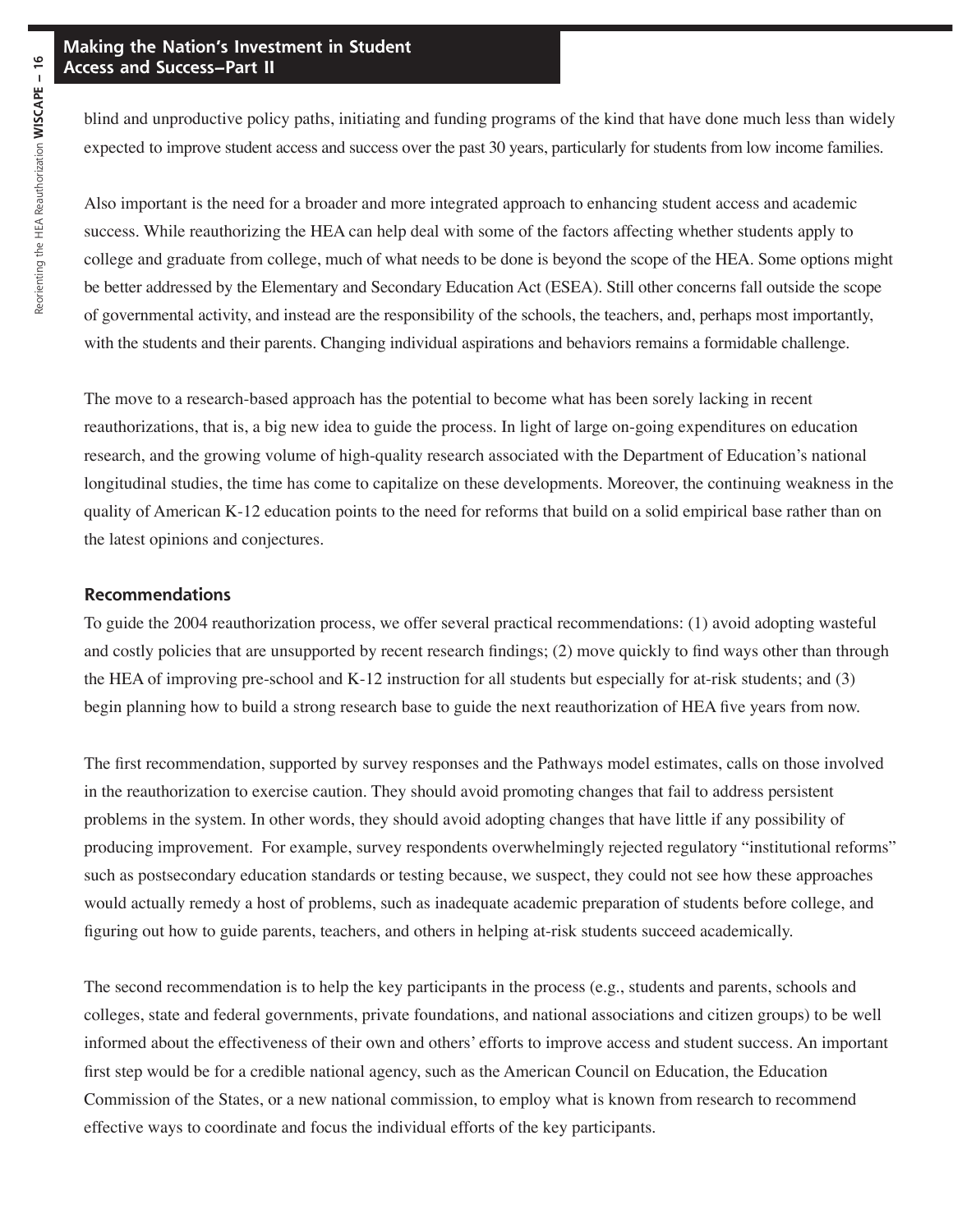The third recommendation indicates that what happens in higher education is intimately linked to what happens in K-12 grades, pre-school years, and the home environment in the earliest years. Until and unless all students increase what, how much, and how well they learn, their chances of reaching college will be seriously handicapped. Hence, there needs to be greater coordination between legislation affecting college-going, such as the HEA, and the Elementary and Secondary Education Act (ESEA). Such an approach would enable researchers and postsecondary education institutions to better help K-16 institutions identify and deal with the barriers to learning students faced by many students.

The fourth recommendation is to build the HEA reauthorization on what works. This calls for expanding the scope of the Pathways model to embrace the educational development of children from birth to college. Any such effort will have to build on different and slightly overlapping data bases because it is impossible to wait until a new birth cohort is followed to age 18 and beyond. One possibility is to exploit the Early Childhood Longitudinal Study (ECLS). That study includes two overlapping cohorts: a Birth Cohort and a Kindergarten Cohort. The birth cohort follows a sample of children from birth through first grade; the kindergarten cohort follows a sample of children from kindergarten through the fifth grade. This means that the only missing link is for the years between the 5th and 8th grade.

We conclude that the conventional federal and legislative approaches have done too little to improve student access and success in higher education. Building policy on the empirical evidence from the Pathways studies seems like the logical way to go in giving new impetus to efforts to improve the education of America's youth. By adopting this approach we believe it will be possible to learn more quickly which policies and programs work best. We hope that this "big idea" can inject more vigor and effectiveness into this nation's continuing quest to improve student access and success in postsecondary education and in so doing improve the early education of American children leading up to their successful completion of college.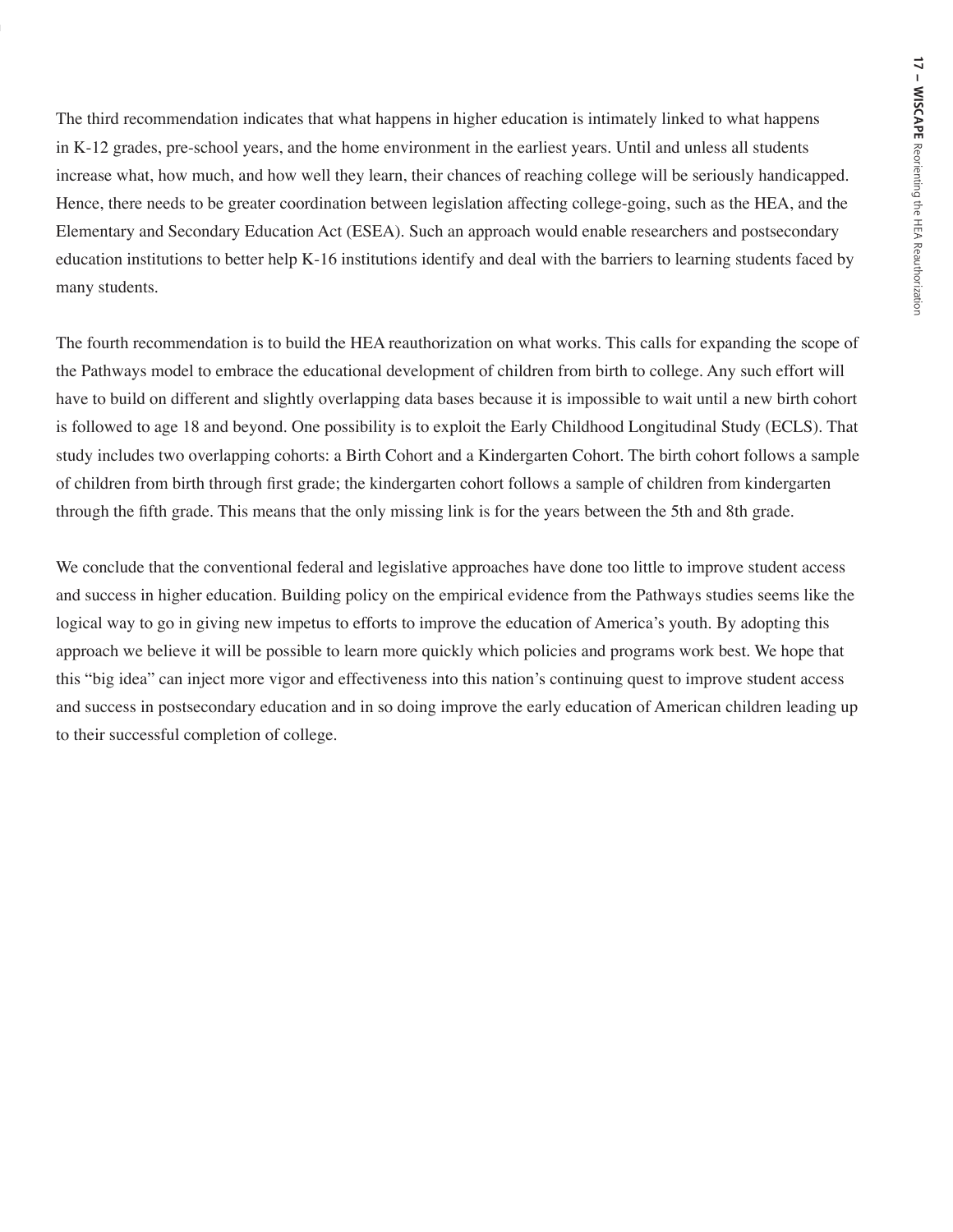## **References**

Adelman, C. (1998). The kiss of death? An alternative view of college remediation. National Crosstalk, 6(3), 11. San Jose, CA: National Center for Public Policy and Higher Education.

Adelman, C. (1999). Answers in the tool box: Academic intensity, attendance patterns and bachelor's degree attainment. (Document: PLLI 1999-8021). Washington, DC: U.S. Department of Education, Office of Educational Research and Improvement.

Berkner, L. K., & Chavez, L. (1997, October). Access to postsecondary education for the 1992 high school graduates. (Statistical Analysis Report: NCES 98-105). Washington, DC: U.S. Department of Education, Office of Educational Research and Improvement, National Center for Education Statistics.

Bers, T., & Smith, K. (1991). Persistence of community college students: The influence of student intent on academic and social integration. Research in Higher Education, 32(5), 539-56.

Cabrera, A. F. (2002, October 8). Paving the way to concrete: What matters? Paper presented at WISCAPE conference, Federal Postsecondary Education Policies: Implications for Institutions and Students, Madison, WI.

Cabrera, A. F., Colbeck, C. L., & Terenzini, P. T. (2001). Developing performance indicators for assessing classroom teaching practices and student learning. Research in Higher Education, 42(3), 327-52.

Cabrera, A. F., & LaNasa, S. M. (2000). Understanding the college choice of disadvantaged students. New Directions for Institutional Research. San Francisco: Jossey-Bass.

Cabrera, A. F., & LaNasa, S. M. (2001). On the path to college: Three critical tasks facing America's disadvantaged. Research in Higher Education, 42(2), 119-50.

Cabrera, A. F., LaNasa, S. M., & Burkum, K. R. (2002). Pathways to a four-year degree: The higher education study of one generation. Paper presented at the annual meeting of the Association for the Study of Higher Education, Sacramento, CA.

Cabrera, A. F., & Nora, A. (1994). College students' perceptions of prejudice and discrimination and their feelings of alienation: A construct validation approach. The Review of Education, Pedagogy, and Cultural Studies,  $16(3-4)$ , 387-409.

Cabrera, A. F., Terenzini, P. T., & Bernal, E. M. (1999). America's low-income students: Their characteristics, experiences, and outcomes. Report to The College Board. University Park, PA: Center for the Study of Higher Education.

Carnegie Commission on Higher Education. (1968). Quality and equality: New levels of federal responsibility for higher education. New York: McGraw-Hill.

Carroll, C. D. (1989). College persistence and degree attainment for 1980 high school graduates: Hazards, for transfers, stop-out, and part-timers. (Survey Report: CS-89-302). Washington, DC: U.S. Department of Education, National Center for Education Statistics.

Choy, S. P., & Premo, M. D. (1996). How low-income undergraduates financed postsecondary education: 1992- 93. (Statistical Analysis Report: NCES 96-161). Washington, DC: U.S. Department of Education, National Center for Education Statistics.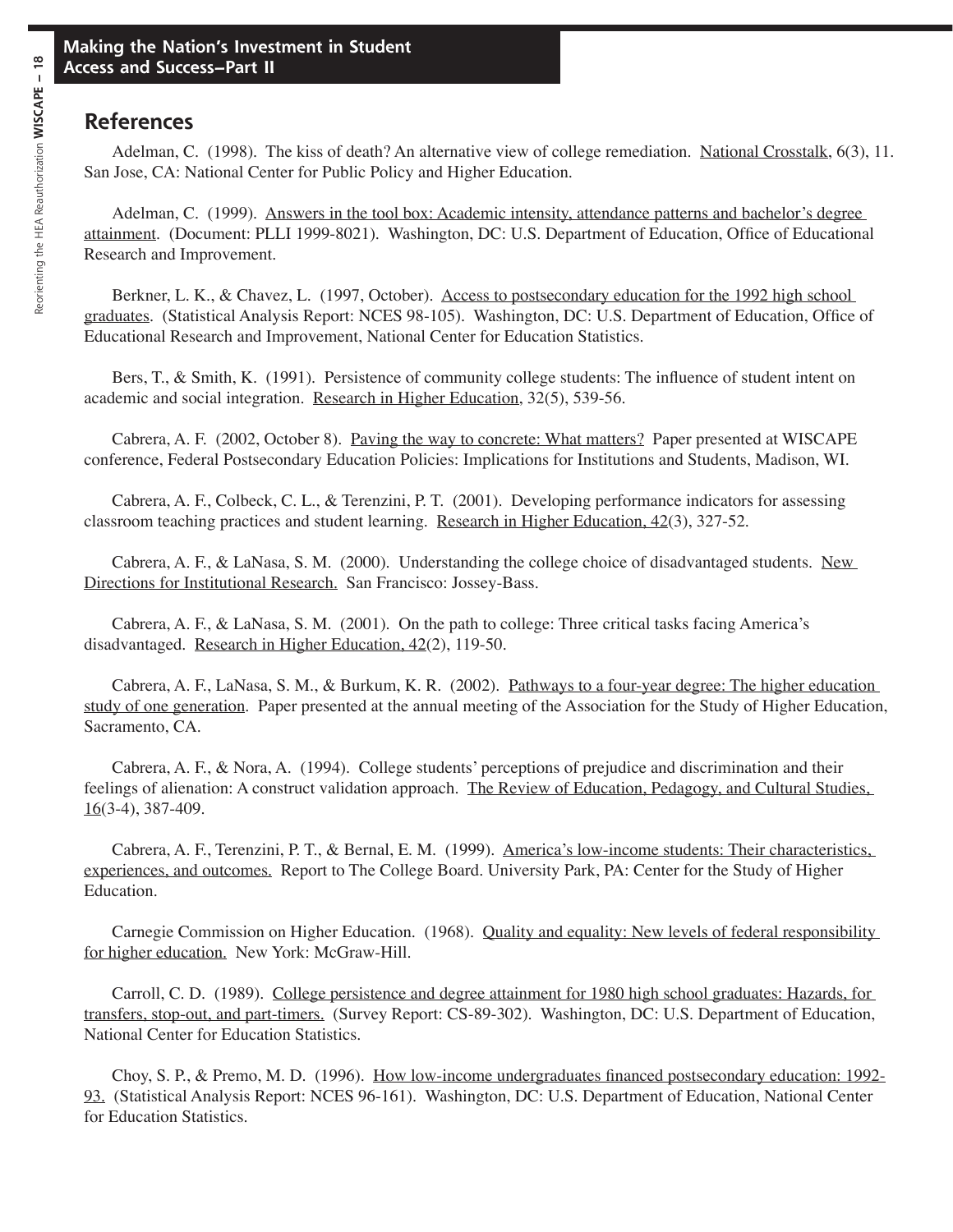Dougherty, K. (1992). Community college and baccalaureate attainment. Journal of Higher Education, 63(2), 188-214.

Endo, J. J., & Harpel, R. L. (1982). The effect of student-faculty interaction on students' educational outcomes. Research in Higher Education, 16(2), 115-38.

Flint, T. A. (1992). Parental and planning influences on the formation of student college choice sets. Research in Higher Education, 33(6), 689-708.

Flint, T. A. (1993). Early awareness of college financial aid: Does it expand choice? Review of Higher Education, 16(3), 309-27.

Fryer, R., & Levitt, S. D. (2003). Understanding the black-white test sore gap in the first two years of school. NBER Working Paper No. 8975.

Gladieux, L. E., & Swail, W. S. (2000). Beyond access: Improving the odds of college success. Phi Delta Kappan, 82(9), 688-92.

Gladieux, L. E., & Wolanin, T. R. (1976). Congress and the colleges: The national politics of higher education. Lexington, MA: DC Heath and Company.

Hansen, W. L., & Weisbrod, B. A. (1967). Benefits and costs of public higher education in California. Report to the Joint Committee on Higher Education, California State Legislature, Sacramento, CA.

Hansen, W. L., & Weisbrod, B. A. (1969). Benefits, costs and finance of public higher education. Chicago: Markham.

Hansen, W. L., & Weisbrod, B. A. (1969). Financing undergraduate education: A preliminary report on the Governor's Commission on Higher Education. Madison, WI.

Hansen, W. L., & Weisbrod, B. A. (1970). Financing undergraduate education, A forward look: Final report of the Governor's Commission on Education. Madison, WI.

Hansen, W. L., & Weisbrod, B. A. (1971). A new approach to higher education finance. In M. Orwig, M. (Ed.), Financing higher education (pp. 117-42). Iowa City: American College Testing Program, Inc.

Horn, L. J.,& Chen, X. (1998). Toward resiliency: At-risk students who make it to college. Washington, DC: U.S. Department of Education.

Jones, J. C., & Lee, B. (1992). Moving on: A cooperative study of student transfer. Research in Higher Education, 33(1), 125-40.

Kinnick, M., & Kempner, K. (1988). Beyond "front door" access: Attaining the bachelor's degree. Research in Higher Education, 29(4), 299-318.

Kraemer, B. (1995). Factors affecting Hispanic student transfer behavior. Research in Higher Education, 36(3), 303-22.

Lee, V., & Frank, K. (1990). Students' characteristics that facilitate the transfer from two-year to four-year colleges. Sociology of Education, 63(3), 178-93.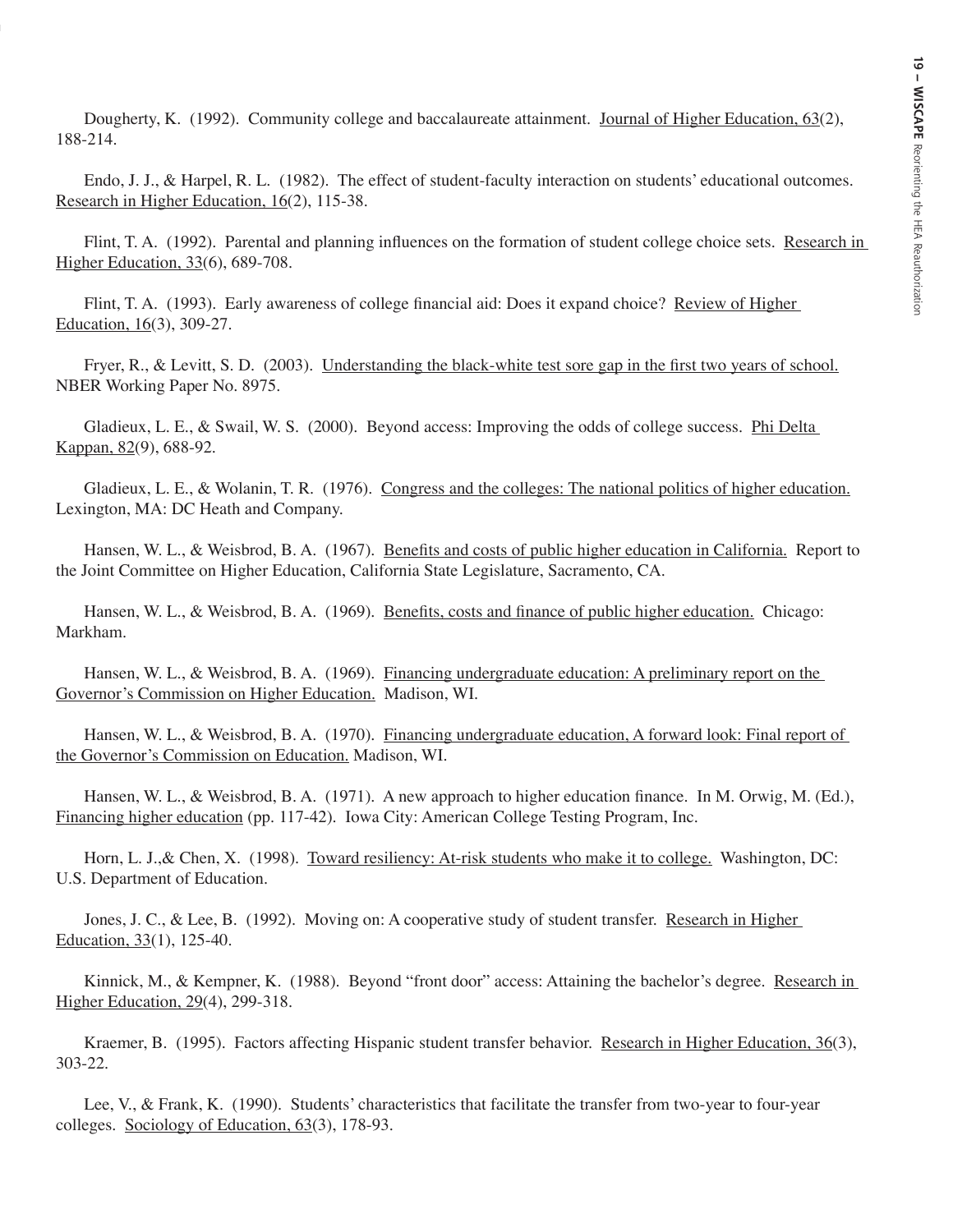Merisotis, J., & Phipps, R. (2000). Remedial education in colleges and universities: What's really going on? Review of Higher Education, 24(1), 67-86.

National Educational Longitudinal Study of 1988 (with four follow-ups in 1990, 1992, 1994, and 2000). Washington, DC: U.S. Department of Education. National Center for Education Statistics. Institute of Education Sciences.

Nora, A., Cabrera, A. F., Hagedorn, L. S., & Pascarella, E. T. (1996). Differential impacts of academic and social experiences on college-related behavioral outcomes across different ethnic and gender groups at four-year institutions. Research in Higher Education, 37(4), 427-752.

Nora, A., & Rendon, L. (1990). Determinants of predisposition to transfer among community college students: A structural model. Research in Higher Education, 31(3), 235-56.

Olivas, M. A. (1985). Financial aid packaging policies: Access and ideology. Journal of Higher Education,  $56(4)$ , 462-75.

Pathways to College Network. (2004). A shared agenda: A leadership challenge to improve college access and success. Boston, MA: Author.

Perna, L. W. (2000). Differences in the decision to attend college among African Americans, Hispanics, and Whites. Journal of Higher Education, 71(2), 117-41.

Rivlin, A. M. (1969). Toward a long range plan for federal financial support for higher education. Washington, DC: Department of Health, Education, and Welfare.

Stampen, J. O., & Hansen, W. L. (2004a). Refocusing the HEA reauthorization to reflect the priorities of higher education policy analysts and researchers. Madison, WI: Wisconsin Center for the Advancement of Postsecondary Education.

Terenzini, P. T., & Cabrera, A. F., & Bernal, E. M. (2001). Swimming against the tide: The poor in American higher education. New York: College Entrance Examination Board.

Tinto, V. (1997). Classrooms as communities: Exploring the educational character of student persistence. Journal of Higher Education, 68, 599-623.

Voorhees, R. (1987). Toward building models of community college persistence: A logit analysis. Research in Higher Education, 26(2), 115-29.